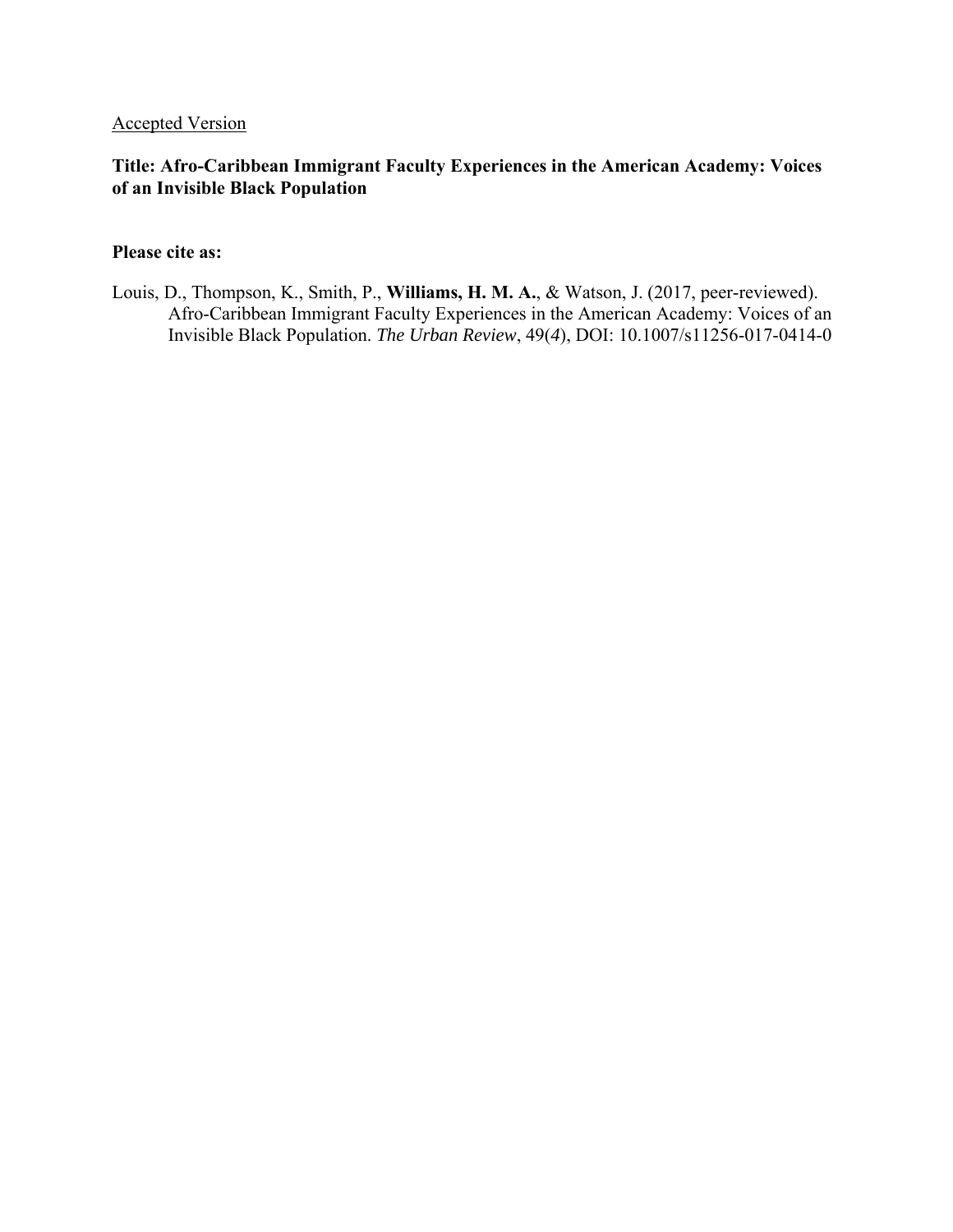Immigration is a significant and constant change agent shaping the United States and immigrants are often time met with divergent opinions ranging from compassionate welcoming to blatant discrimination and violence. As such immigrants experience a host of feelings, cultural pressures and psycho-social changes. Additionally immigrants of color face the issue of racism and discrimination. Gerstle (2017) states that "[immigrant] minorities who are first drawn in with the promise that they too can partake of the American dream, and then are told that they will always be subordinate to white on account of their color" (p. xv). Nonetheless, various waves of immigrants have influenced the nation's views on culture, diversity, religion, law, policy, national identity, and even higher education (Martin & Midgley, 2003). Multiple immigrant groups have been components of the college campus since the inception of the colonies and the formation of the American college in the mid-1600's. Afro-Caribbean immigrants have also been contributors to this mosaic of American education. Erisman and Looney (2007) state that "The United States of America has always been a nation of immigrants" and emphasize that "it is imperative to develop policies at the federal, state, local, and institutional levels to help immigrants gain access to and succeed in higher education" (p. 1). This current study explores (a) the perceptions of Afro-Caribbean faculty members about their experiences with White faculty peers and students at their institutions of higher education and (b) the perceptions of Afro-Caribbean faculty members about their experiences with African-American faculty peers and students at their institutions of higher education.

#### **History of Caribbean Immigrants in America**

Historical patterns of Afro-Caribbean immigration to the United States show that migration began primarily at the beginning to mid-19th century. This movement was propelled by Caribbean natives' desire for better living and economic conditions (Waters, 1994). Most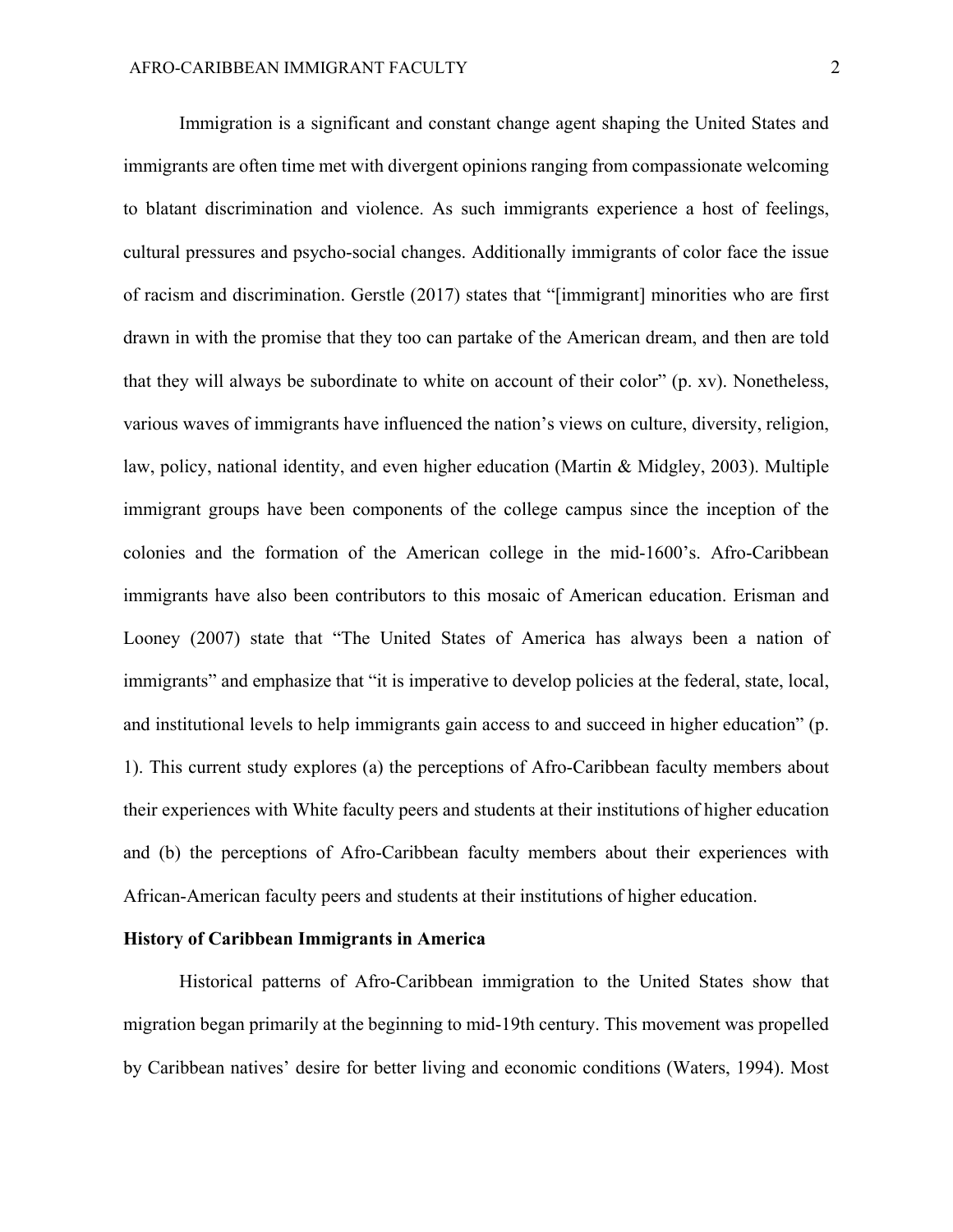immigrants gravitated to cities in the eastern region such as Miami, Washington DC, Boston, and New York. This is largely due in part to the metropolitan nature of these locations as well as the establishment of networks of Caribbean migrant communities (Waters, 1994). However, it must be noted that many of earliest Afro-Caribbean immigrants also entered the nation through the hallowed halls of Ellis Island (Mandulo, 1995) reinforcing their oftentimes denounced and diminished historical relevancy to Europeans who entered through the same halls.

Immigration to the United States peaked in the 1920's but soon dwindled. The Great Depression and immigration laws developed between the 1930s and 1965 limited the quota of individuals allowed to migrate from the Commonwealth Caribbean (Foner, 2001). Specifically, the McCarran-Walter Act of 1952 restricted the number of visas given to those living in European colonies (Foner, 2001). The Immigration Act of 1965, which coincided with the Civil Rights Act of 1964, abolished these quotas resulting in exponential growth in the Caribbean population in the United States (Waters, 1994). In 2009, "there were 3.3 million foreign-born Blacks in the United States, representing 8% of all Black Americans" (Waters, Kasinitz, & Asad, 2014, p. 371). Unlike their African-Americans counterparts whose ancestors were brought to what would become the United States as subjugated people during the Atlantic Slave Trade, Caribbean immigrants migrated to the United States voluntarily. However, these immigrants are descendants of African slaves in the colonial Caribbean. They usually emigrate possessing aspirations for financially and socially better lives than what they had in their countries of origin (Hine-St. Hilaire, 2006). Once in the United States, Caribbean individuals realize that they are able to access educational and employment opportunities that either do not exist or are not accessible to them in their countries of origin.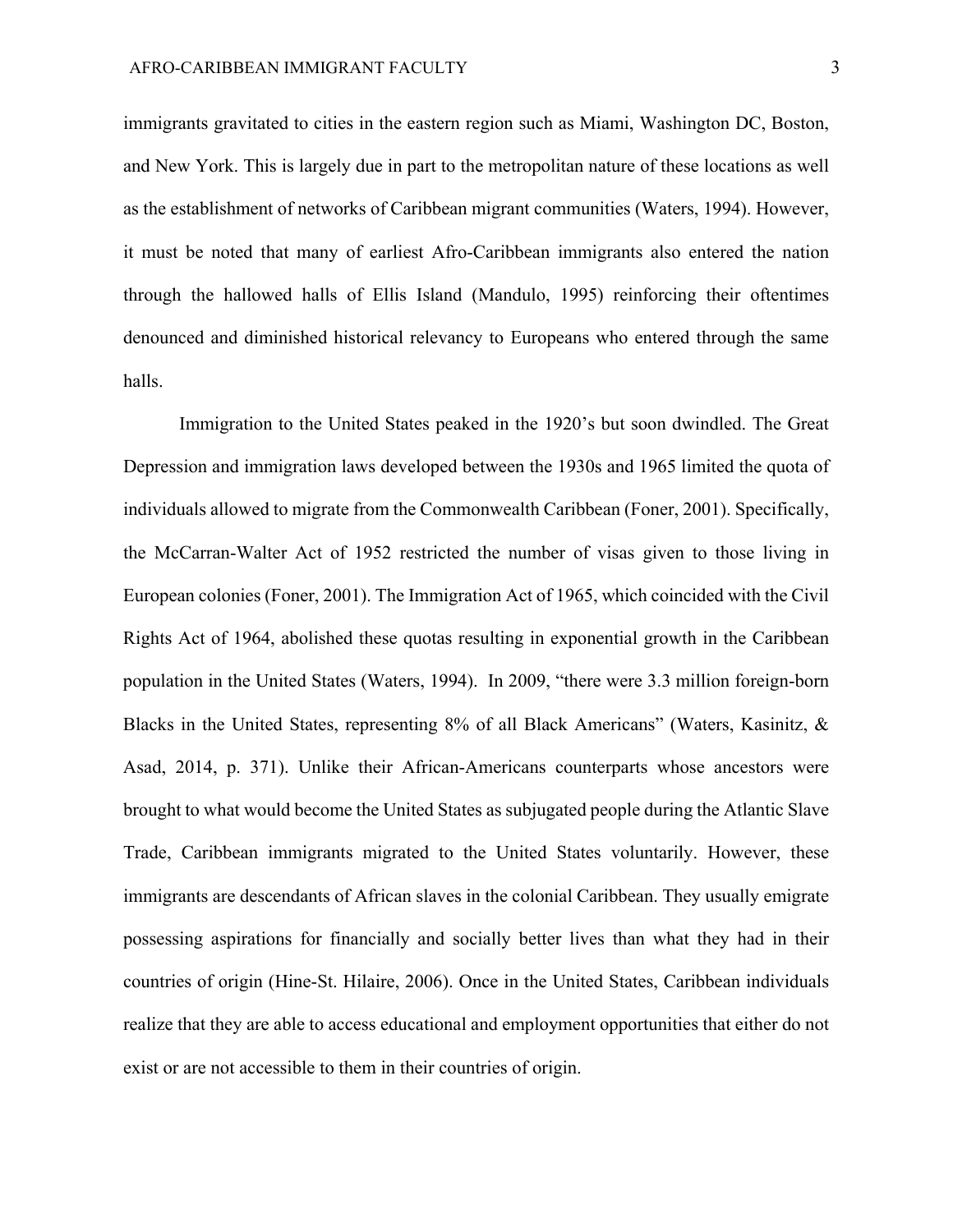### **Racial Positioning and Encountering Racism**

Many black immigrants to the United States, such as those from African and Caribbean nations, have tended to not readily interact with African-Americans and socially distance themselves (Waters, 1994). Lewis (2003) calls these identity boundaries "border skirmishes" whereby the immigrants are engaged in social positioning and territorial stances against their proximal host society comprised of African-Americans. Johnson (2016) shares "a conscious "othering" and distancing from African Americans had gained ground before the arrival of the post-civil rights cohorts" (p. 53). Deaux et al. (2007) believe that Caribbean immigrants comprehend the negative social stereotypes that are imposed upon the African American community. Concurrently the Afro-Caribbean immigrants realize that within the United States the white dominant society ascribes them the same status, station and class standing as African Americans which becomes their "proximal host society" (Warner, 2012). As such, many Caribbean immigrants utilize their national origin, such as Jamaican, Haitian, St. Lucian, Trinidadian etc., as the foundation of their identity rather than conjoin with the African American collective (Waters, 1994). This outward expression of national and cultural pride is also a function of racial positioning (Blumer, 1958; Solórzano, 1998). Racial positioning is a process by which individuals attempt to avoid negative racial experiences, historical and present. The distance is not only social, but also geographical. I large West Indian hubs like New York City, most of the Caribbean population can be found in the boroughs Brooklyn and Queens. Butterfield (2004) posits that not only do most Caribbean immigrants dwell in these domains, but that many actually never venture outside of the alcoves. Thus for Caribbean immigrants distancing themselves from African-Americans represent more than an attempt to avoid negative racial experiences. One might venture to say that they use these communities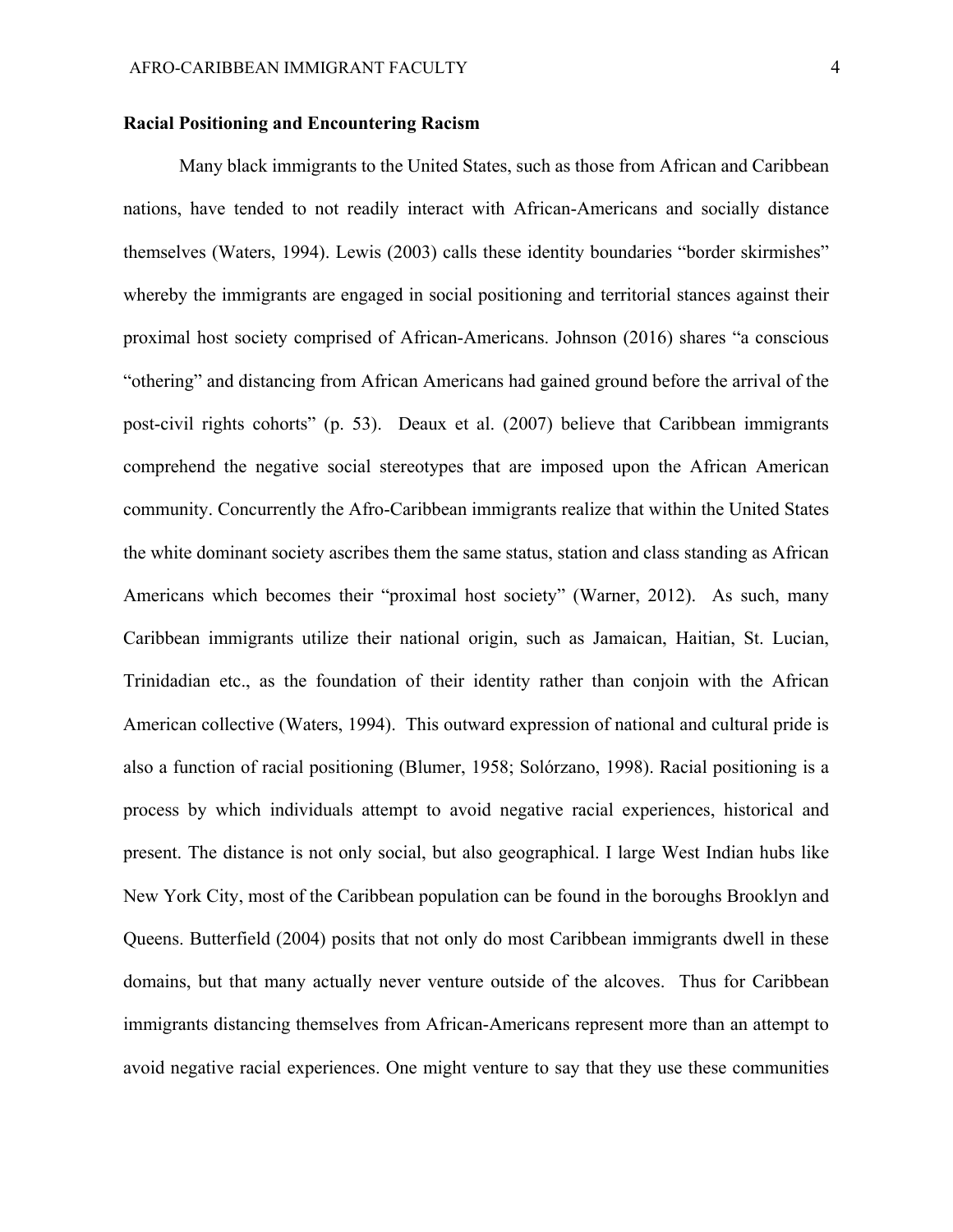and social interactions as protective strategies in their new homeland. Nonetheless, Afro-Caribbean immigrants still inevitably encounter racism and discrimination. This can be a disconcerting experience as many immigrants originated from societies where they were not members of minority groups and where racism was not expressed in as a prevalent a manner as it is in the United States (Deaux et al., 2007). In many instances this is the first time many Caribbean immigrants become recipients of overt and customary racism. It must be noted, although Caribbean societies are indeed affected by race, social divisions are more deeply steeped in class and colorism (Martin, 1971).

When Caribbean individuals migrate to the United States, they are immediately positioned as racial minorities, and subsequently, discover that they are denied the privileges and cultural status they enjoyed in their native nations. This newfound "racialized minoritization" makes adjustment in the United States difficult (Hine-St. Hilaire, 2006). They are also bombarded with numerous stereotypes, many of which may not be positive or complimentary (Timberlake, Howell, Bauman Grau & Williams, 2015). However, individuals who immigrate at a significantly younger age possess a keener comprehension of racial ideologies rooted in the structures of American society. In this regard, Caribbean immigrant youth demonstrate some similarity to Nigerian youth who often report having to "learn" the meaning of blackness in the U.S. context in ways that significantly impact how they experience their racial identities and tend to feel challenged about the authenticity of their Nigerian identity by both Africans and non-Africans alike (Awoyoka, 2009). Thus, in many ways, the newfound social experiences of Caribbean immigrants bear much resemblance to that of their African immigrant counterparts and occur concurrently as the immigrants develop an even heightened sense of Caribbean-nationalistic identity, which is reified by their belonging to local migrant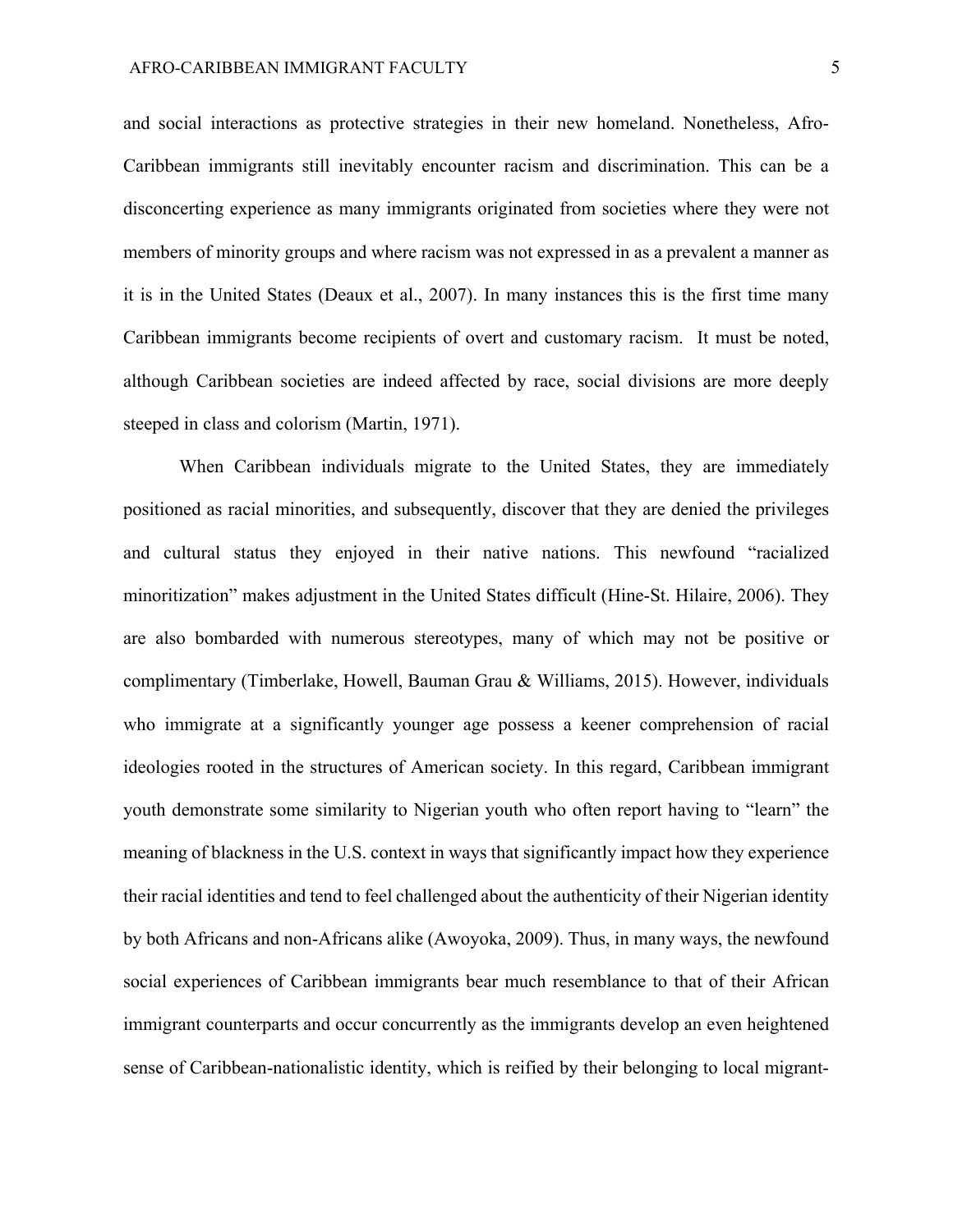populated communities (Feliciano, 2009). Warner (2012) states that "Afro-Caribbean immigrants' desire to employ ethnic markers to distinguish themselves was propelled their need, as an "invisible minority" to become more visible… and so construct an identity different than that of African Americans" (p. 21). Subsequently, the experiences of Afro-Caribbean immigrants and their African American counterparts are, in general, markedly different especially in terms of initial encounters with racism (Cross, 1991) and the greater society.

Rogers (2004) believes, however, that the coalescing of Afro-Caribbean and African-Americans does not readily occur because of the lack of mechanisms. Rogers states "The absence of an institutional mechanism for uniting and building trust between Afro-Caribbean and African Americans elites diminishes the prospects of race based mobilization. Of course there have been small pockets of mutual cooperation…" (p. 312). Warner (2012) agrees that "at times they [Afro-Caribbean immigrants and African- Americans] not coalesce behind common racial or ethnic identity" (p. 70). Furthermore, the chasm deepens when immigrants experience greater levels of professional and academic success than their African-America counterparts are attributed to the immigrants' social assimilation and acceptance of the white dominant culture. Waters, Kasinitz & Asad (2014) state that "immigrants' achievement of "whiteness" in large part by distancing themselves from African Americans as a key factor in their upward mobility (p. 370). However, in as much as the immigrants continuously wrangle with their identities within the United States societal events, such as the racially laced assault of Abner Louima, there is the realization that they too are amalgamated with their proximal host society of African-Americans.

## **The Perpetual "White Space" in America's Academy**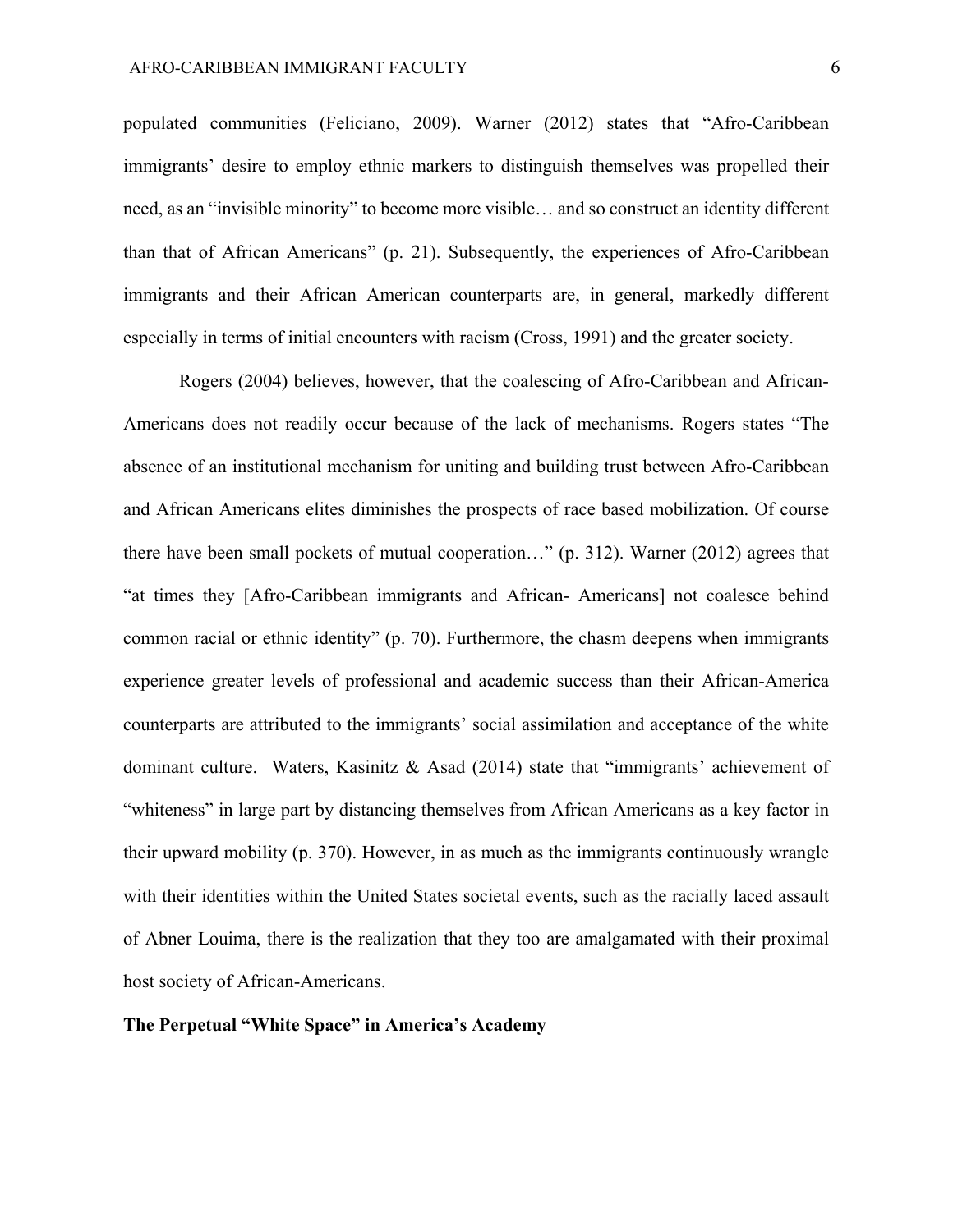The American Academy has historically been a "White space". These spaces are perpetuated by not only the building blocks of European university systems, but also colonial ideals that have been fostered for centuries creating university campuses which have enrolled predominantly White populations. Multiple generations of White populations have dictated normative social systems (Anderson, 2015); systems which have been maintained by a power structure which Shaw (2014) describes as "…dominated by white male faculty and administration" (p. 270). Thus the American Academy, as diverse as it has become, continues to be an environment controlled by a White power structure operating on a White belief system. Within these White systems and spaces "black people are typically absent, not expected, or marginalized when present. In turn, blacks... typically approach [those] space[s] with care" (Anderson, 2015, p. 10).

Yet policy changes, enactment of progressive laws, and immigration have enabled greater levels of cultural inclusion in the general society and higher education environment. Grasmuck and Kim (2010) state "college campuses have witnessed greater racial heterogeneity related to dramatic increases in immigration post-1965" (p. 222). In an effort to address this evolution, many institutions develop initiatives fostering diversity and creating innovative ways to open their doors to underrepresented groups at both the student and faculty levels. This progressive aim to accommodate the needs of diversified populations has resulted in both a reevaluation and adjustment of many disciplines' curricula, faculty roles, and pedagogy to foster more conducive learning environments for the evolving population (Hainline, Gaines, Long Feather, Padilla & Terry, 2010).

What the academy has not been adept at addressing is the heterogeneity within minority populations. Minority populations oftentimes are presented as a whole group based on race, and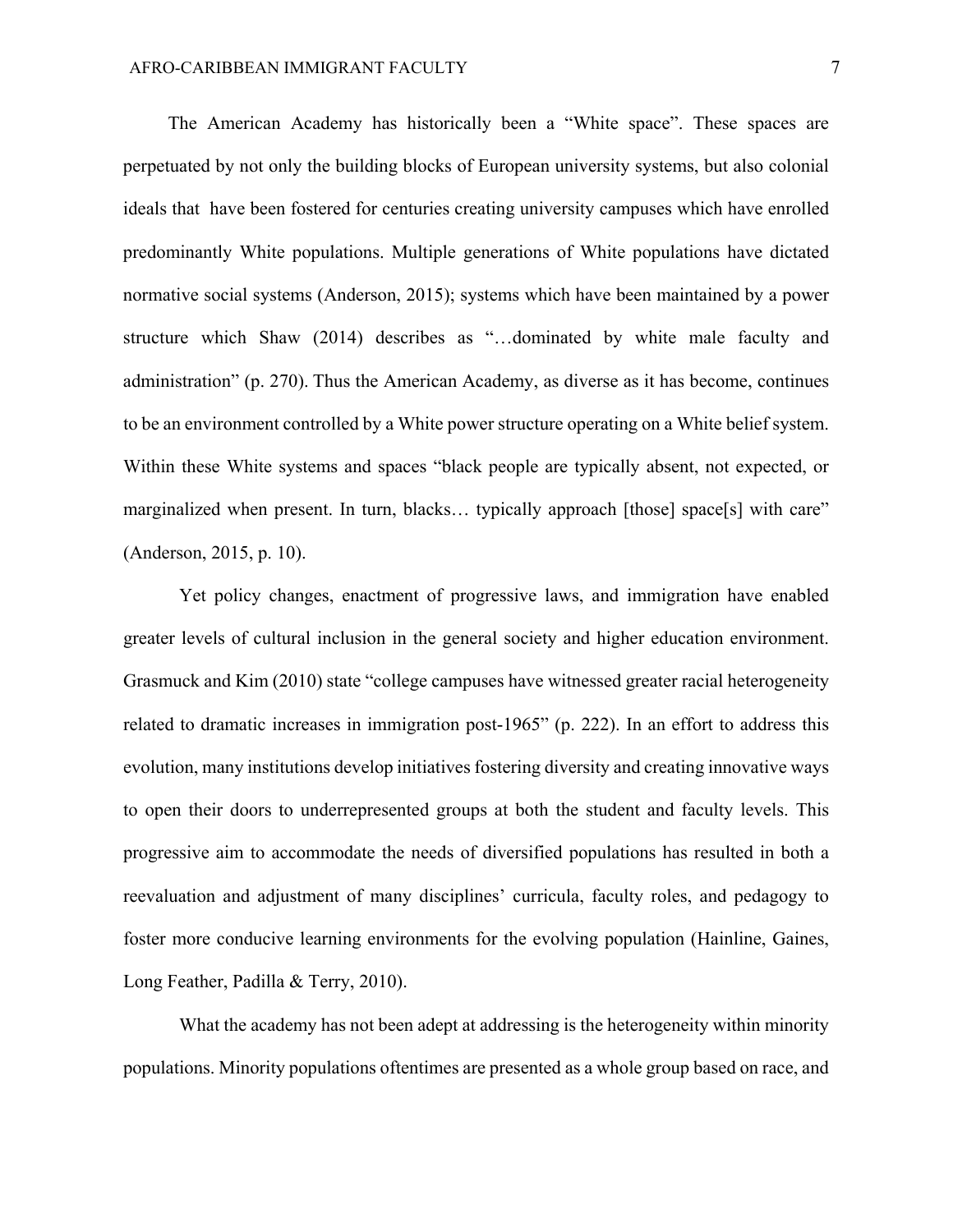the unique experiences of various ethnicities and nationalities are oftentimes not taken into account; as Harushimana & Awokoya (2011) note "[t]he multicultural paradigm has yet to frame a multidimensional, culturally-responsive pedagogy, so that the needs and experiences of immigrant groups from societies with an embedded cultural diversity are recognized" (p. 36). One such example is the way in which Asian populations are presented when institutions address diversity. Chin (2014) uses the example of the University of Washington as they describe many categories of students as simple "Asian". He states "the category "Asian" encompasses an extremely large range of students" (para. 1) and disaggregates the aforementioned population mentioning specific subgroups such Chinese, Koreans, Vietnamese, Laotians, and Filipinos. His list still did not include individuals of Japanese or Hmong origins which indicate that it was not an exhaustive list. This exercise signifies (a) the precision necessary when engaging in issues of diversity and (b) the inadvertent exclusion of other groups. Similarly Afro-Caribbean students and faculty members are rendered indiscernible, and are frequently erroneously perceived and identified by others as being African-American (George Mwangi, 2014). This misperception based on racial phenotypes oftentimes leads to the further marginalization, and ultimately, invisibility of Afro-Caribbean individuals. Hence, more substantive analyses of the experiences of this invisible subpopulation are salient for a more accurate, nuanced, and holistic discourse on diversity.

#### **Caribbean Population and America's Educational Landscape**

Caribbean populations, and other Black immigrant populations, significantly influence the educational landscape through the acquisition of education and degrees. Martin and Midgely (2003) state that "the average educational level of immigrants has been rising" (p. 25); and more pertinent is that "Black immigrants have more college education and higher rates of degree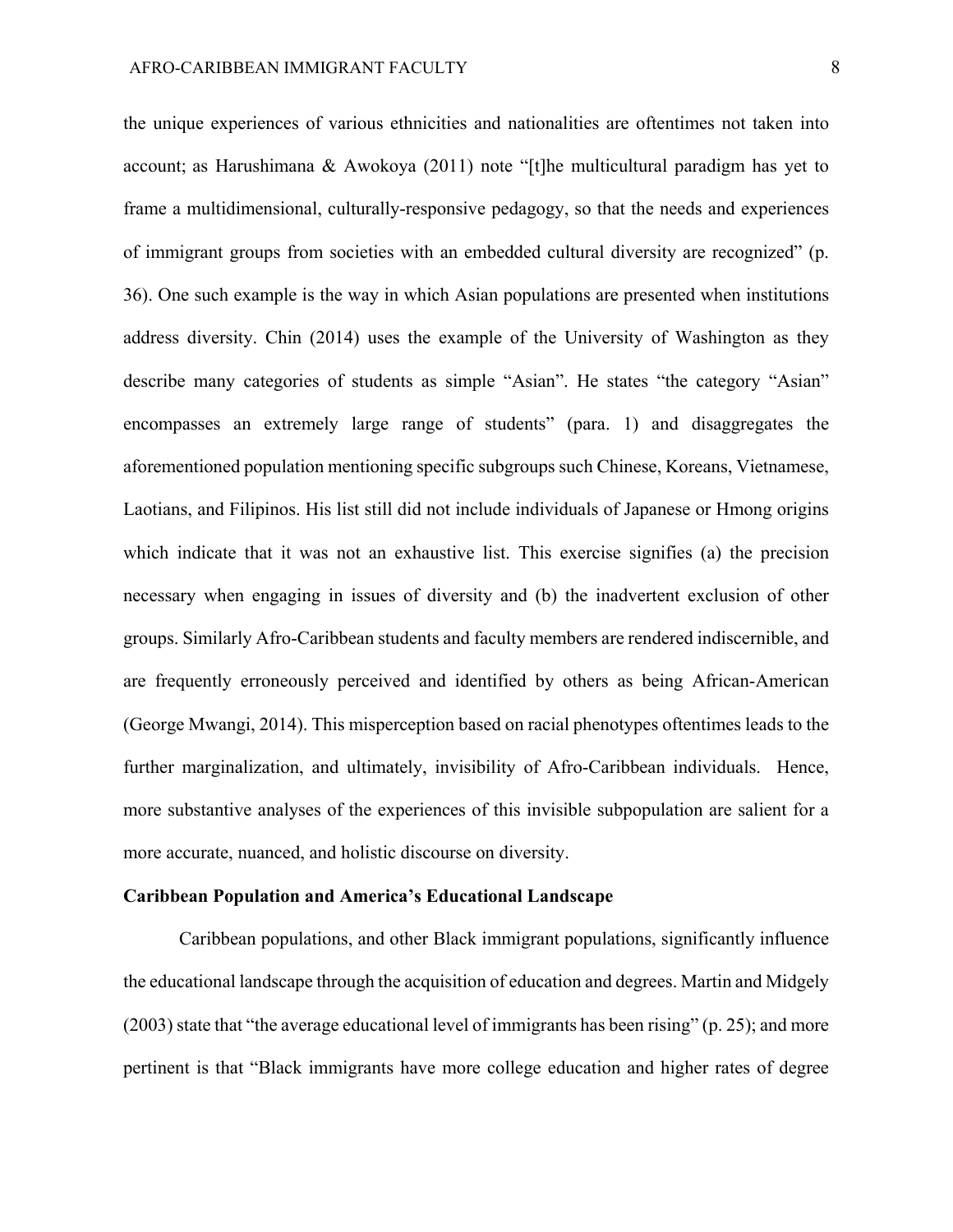attainment than any other immigrant group in the United States" (Faris, 2012, para. 4). This educational attainment can result in Afro-Caribbean individuals, and other Black immigrants, securing positions of leadership and influence. Most recently Dr. Wayne Frederick, a native Trinidadian, was named the seventeenth president of Howard University, the renowned historically Black university (Brown & Robinson, 2014). At the largest land grant university, Texas A&M University, Dr. Christine Stanley serves as the vice-president of diversity and associate provost; she is a native of the island of Jamaica (Texas A&M University, 2016). These are two examples of Afro-Caribbean immigrants impacting the landscape of higher education in the United States.

The literature in education presents sufficient evidence that Afro-Caribbean immigrants have played a significant role in changing the ways in which education is approached. In cities such as New York and Miami - hubs of Caribbean immigration - educators constantly work to modify curricula to address the diverse needs of their students. These modifications respond directly to calls, such as those by Ruiz, Latortue and Rosefort (n.d.), which require educators to "recognize and address the acculturation needs of newly arrived students from the Caribbean countries…" and to address their "cultural and linguistic needs in a sensitive, informed, and intelligent fashion" (p. 4). Hence, there is a growing need to acknowledge the pertinent role of Afro-Caribbean in shaping K-12 curricula and supporting Afro-Caribbean students in major regions in the United States. Consequently if the numbers of educational attainment by Black immigrants continue to rise as Martin and Midgley (2003) purport there will be higher representation of Afro-Caribbean students, Afro-Caribbean faculty and university administrators on our campuses in the foreseeable future.

#### **Afro-Caribbean Faculty in America's Academy**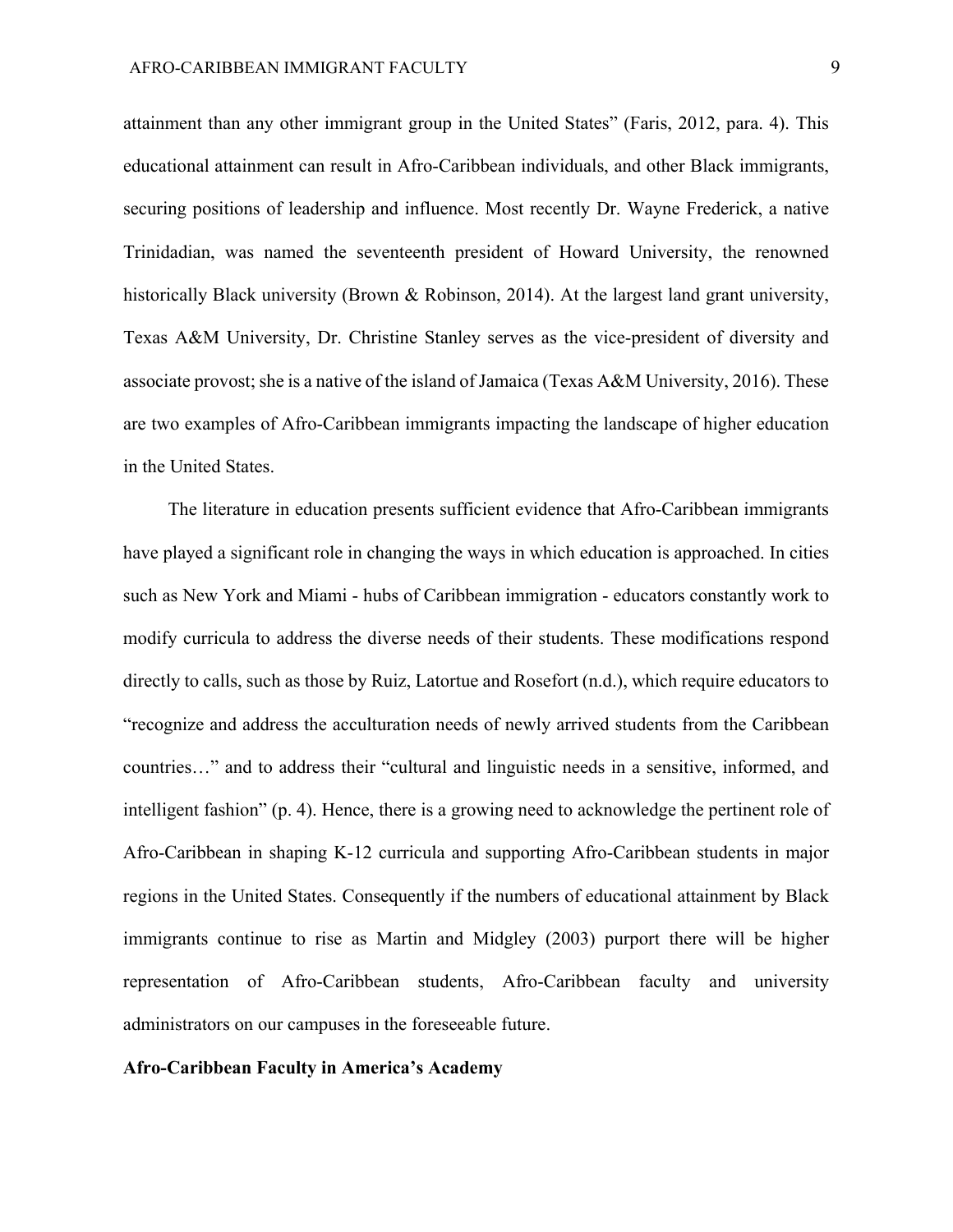It is extremely difficult to attain a precise number or percentage of Afro-Caribbean faculty members in the Academy. Unfortunately many times statistics, census data, and research on Caribbean populations in America are not comprehensive or scant at best. And as previously mentioned this population has been combined with data on African-Americans; reinforcing the invisibility of Afro-Caribbean people. George Mwangi (2014) refers to Bryce-Laporte's (1972) idea of "double invisibility" when describing Black immigrants in the United States. She states,

due to a minority racial identity and foreign status, their needs and distinct experiences often go unnoticed in scholarly, political, and social arenas… [and] there has been an underlying lack of acknowledgement of Black immigrants in U.S. society, and particularly in higher education research, policies, and practices (p. 4).

Thus, exploring the Afro-Caribbean faculty members' experiences in the American Academy becomes vital to discourses on the multifaceted nature of Blackness.

Unfortunately and unwillingly, to contextualize the Afro-Caribbean faculty member in the Academy we have to utilize the existing non-disaggregated national data on Black faculty. However, superimposing Waters, Kasinitz, and Asad's (2014) data on foreign-born Blacks with Kent's (2007) data on college-age Blacks in the United States we can make an extrapolated estimate. Waters et al. (2014) state that foreign-born Blacks in the United States represent 8% of all Black Americans; and Kent's (2007) states that 13% of all college-age Blacks in the United States are the children of African or Caribbean descent. Assuming that these percentages translate across all spheres of society we can extrapolate that Afro-Caribbean faculty members possibly comprise between 8% and 13% of all Black faculty.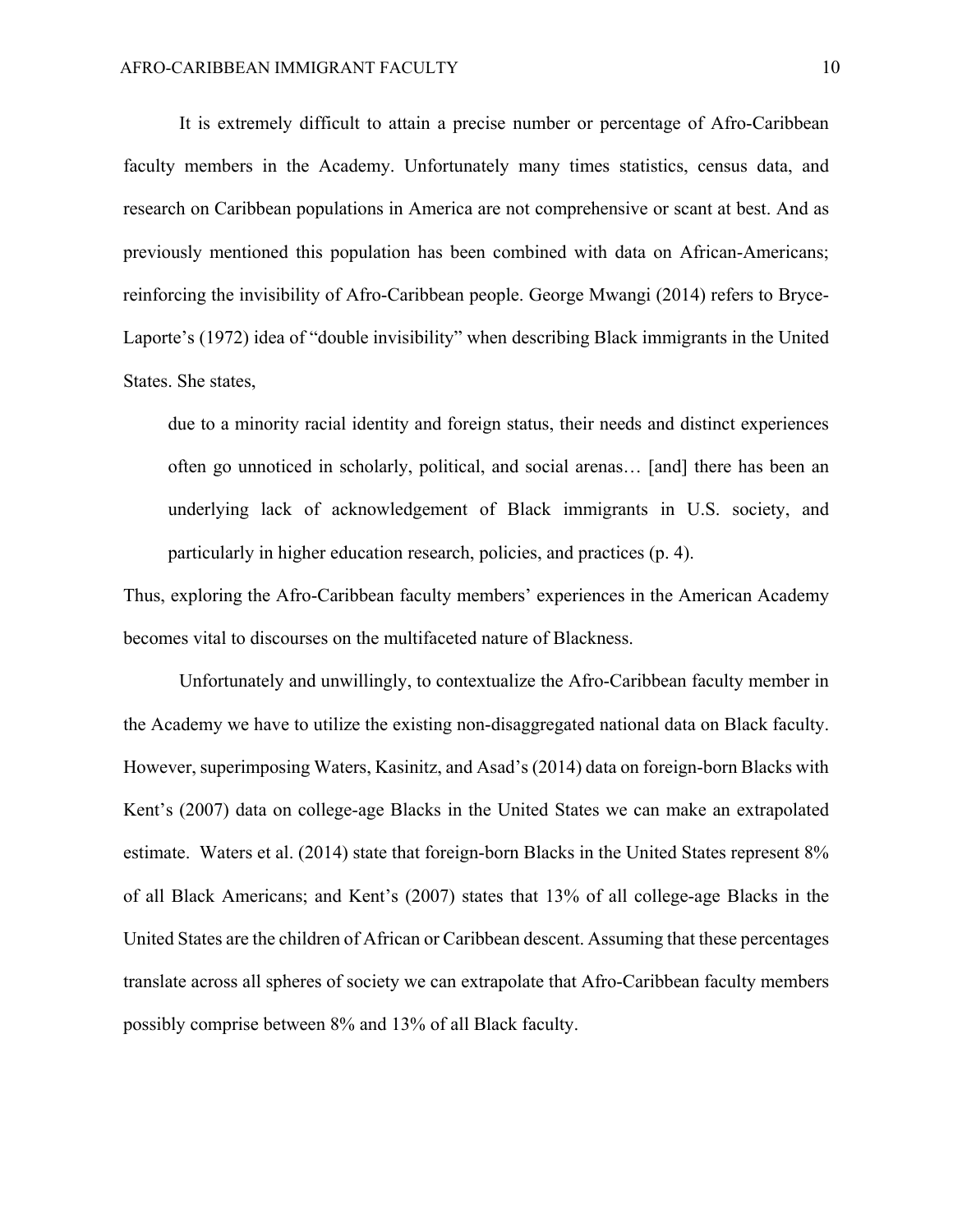On a national level, Black faculty members make up 6% of the total full-time instructional faculty compared to 79% of their White counterparts in 2011 (U.S. Department of Education, 2014). Additionally, compared to 84% of White full-time professors only 4% are Black (U.S. Department of Education, 2014). Utilizing the aforementioned assumptions Afro-Caribbean faculty members make up less than 1% of all faculty members in the United States. Although this number may beg the question of relevance for studying this population, one should seriously consider the probable heightened marginalization experienced by this group. This reiterates the importance for exploring Afro-Caribbean faculty members' experiences in the American Academy. These numbers also breathe life into Erisman and Looney's (2007) charge to assist immigrants gain access and become successful in higher education – on both the student and faculty levels.

#### **The African American Faculty Experience**

Research has demonstrated that African American faculty members experience structural racial inequities that result in barriers to access, promotion, tenure, and retention especially at predominantly White institutions (PWIs) (Allen, Epps, Guillony, Suh, & Bonous-Hammanth, 2000; Fraizer, 2011; Padilla, 1994). These systematic inequities for African American faculty members include lower academic status, lower salary, stunted advancement, workload imbalances. African American faculty members are overburdened with service roles of mentoring and advising underrepresented students on campus and serving on committees that focus on diversity and race-related issues and initiatives (Allen et al., 2000; Cartwright, Washington, & McConnel, 2009; Constantine, Smith, Redington, & Owens, 2008). Consequently, African American faculty members have less time to focus on research and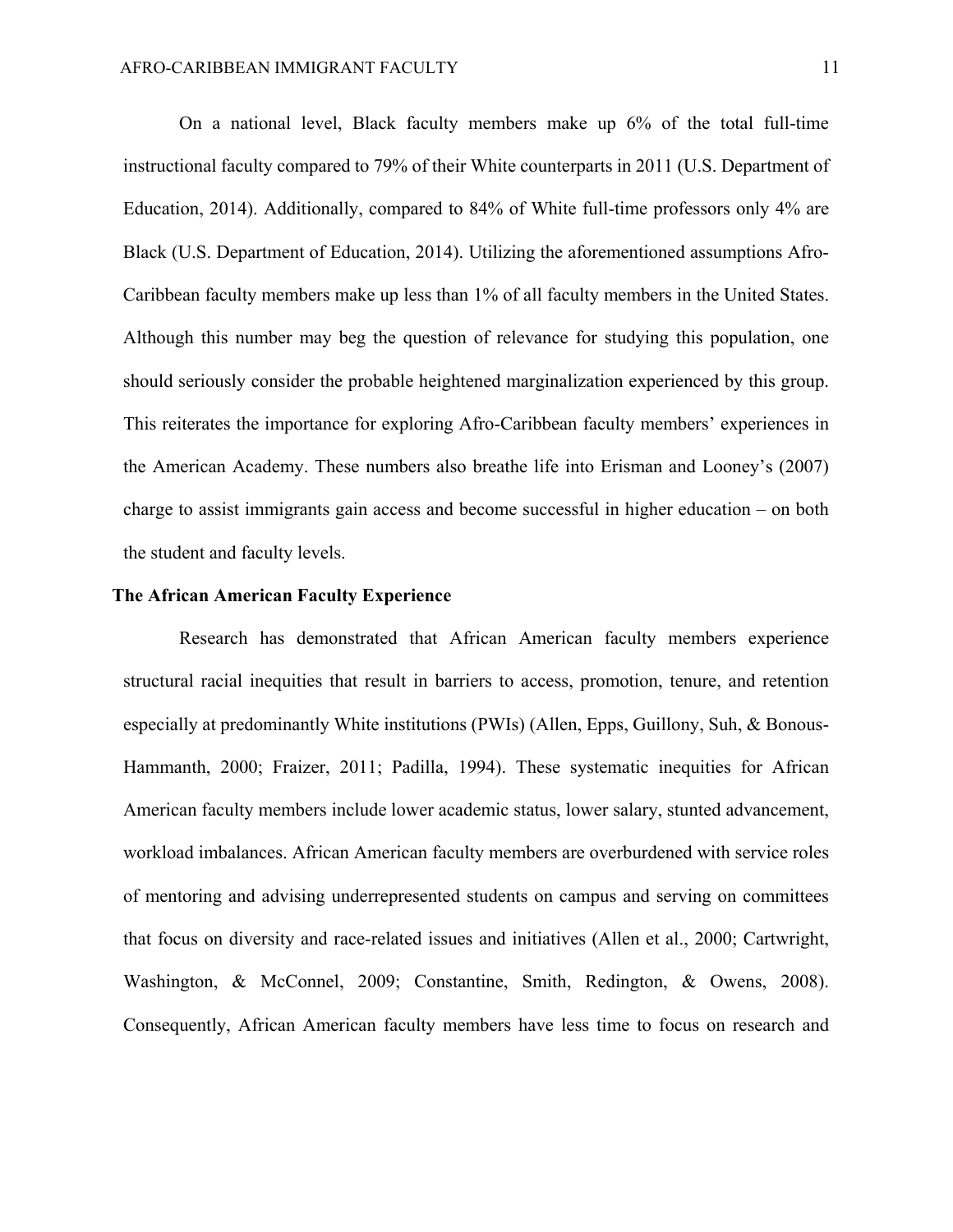scholarly publications than their White counterparts; hindering their productivity towards promotion and tenure.

African American faculty members also report experiencing interpersonal racism and oppression, both directly and indirectly, at PWIs (Louis, Rawls, Smith, Chambers, Phillips & Louis, 2016; Constantine et al., 2008; Flowers, Wilson, Gonzalez, & Banks, 2008; Pittman 2010, 2012; Tuitt, Hanna, Martinez, del Carmen Salazar & Griffin, 2009; Stanley, 2006). This is quite common in academia, a subset of which is referred to as racial microaggression. Racial microaggression is defined as "a form of systemic, everyday racism used to keep those at the racial margins in their place" (Pérez Huber & Solórzano, 2015. p. 298). Racial microaggression leads to negative experiences for African Americans faculty members in the workplace, adversely impacting their physical and psychological well-being. It also creates an unwelcoming campus climate for African American faculty members in the classroom, the department, and the institution. At PWIs, Black faculty members experience isolation, invisibility, and marginalization, unequal treatment, and the devaluing of credentials, qualifications, and scholarly expertise by White colleagues, administrators, and students (Tuitt et al., 2009).

#### **Purpose of the Study**

The purpose of this study was to explore (a) the perceptions of Afro-Caribbean faculty members about their experiences with White faculty peers and students at their institutions of higher education and (b) the perceptions of Afro-Caribbean faculty members about their experiences with African-American faculty peers and students at their institutions of higher education. The researchers hoped to gain an emic perspective of the lived experiences of Afro-Caribbean immigrant faculty members at various traditionally White institutions of higher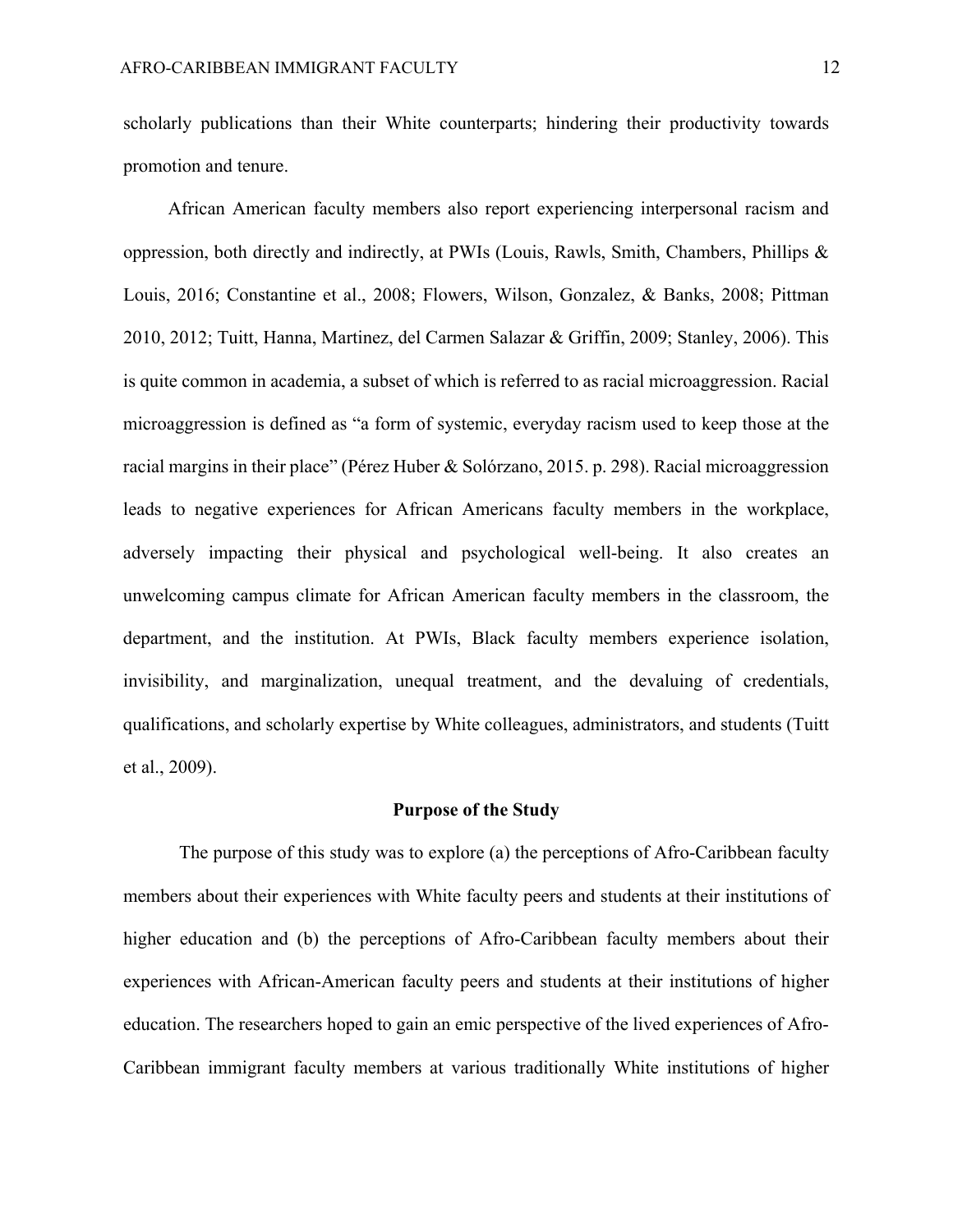education in the United States. The researchers wanted to understand the participants' experiences with both faculty peers and students; populations with whom they most frequently interact. The researchers deemed it important to explore their participants' experiences with both White and Black populations since Afro-Caribbean individuals are (a) a subdominant group with respect to Whites both at their campus and the greater society (b) erroneously categorized as a subpopulation of African Americans and (c) a numerical minority with respect to both Whites and African-Americans.

This qualitative study utilized Scholarly Personal Narratives (SPN) to shed light on participants' experiences, reactions to multiple situations, and feelings. The findings of this study can provide insight on the experiences of an under-researched population and add to the discourse on the heterogeneity of Blackness, specifically as it pertains to the American Academy.

#### **Conceptual Framework**

The study explored the experiences of Afro-Caribbean-born faculty members currently employed at traditionally White institutions in the United States. Their interactions with (a) White faculty peers and students and (b) Black faculty peers and students were the central issues addressed in the development of their narratives. Counter-storytelling was also an overarching aspect of the narrative, meaning that the authors understood that their stories would not be part of the status quo of their respective institution's story. Since the voices in this study are those of a minority population expressing their experiences within a predominantly White environment, critical race methodology became the framework (Solórzano & Yosso, 2002). Critical Race Theory (CRT) was developed by scholars and social activists attempting to highlight the disparities that exist in environments as a consequence of racial discrimination,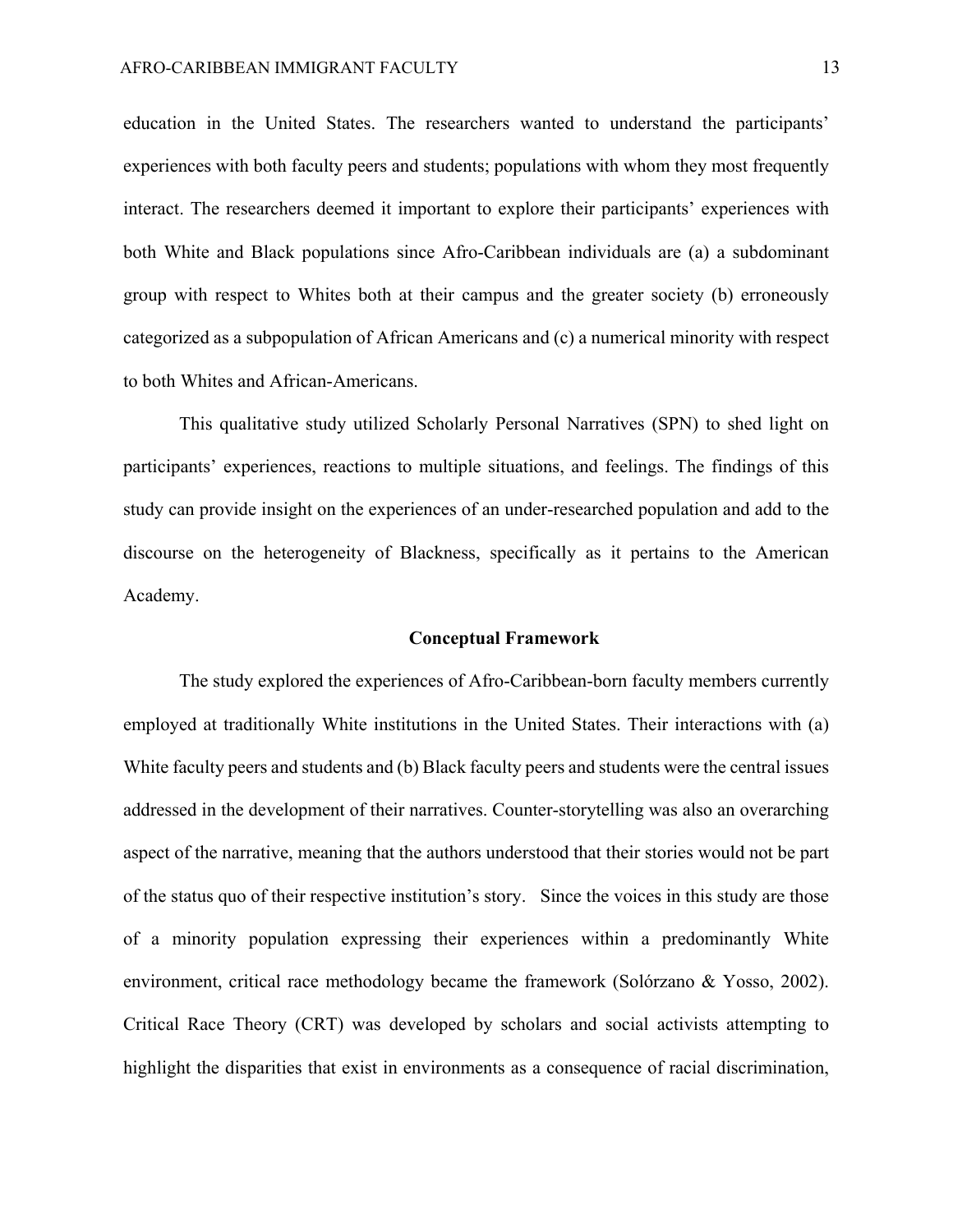and power (Delgado & Stefancic, 2006). CRT was applicable as a framework for the study, since the participants were (a) minorities in the context of their traditionally White institutions (b) immigrants to the United States and (c) hold subdominant stations in terms of power and influence within both White and African American spheres.

CRT's counter-storytelling is an effective vehicle for relaying the experiences and stories of groups which usually are not told (Solórzano & Yosso, 2002). This approach also emphasized and legitimized the experiences of a disenfranchised population (DeCuir & Dixson, 2004; Parker & Villalpando, 2007). Furthermore the resulting stories offered revelations about individuals' experiences and inform larger populations – colleges, universities, greater society, Whites, African Americans - about their experiences (Reddick & Saenz, 2012). Thus the narratives became essential in this current study not only for understanding the experiences of the Afro-Caribbean participants, but they may help frame future studies of immigrant populations.

#### **Methods**

This qualitative study (Patton, 2014; Lincoln & Guba, 1985) is heavily rooted in the narrative tradition employing procedures from Scholarly Personal Narrative (Nash, 2004). Scholarly Personal Narrative (SPN) is a distinctive form of inquiry and is part of the narrative tradition (Nash, 2004). As a method, SPN intentionally uses the perceptions of the scholar as the primary source of data. The method put the participants' words at the center of the study and utilized their lenses to explain, interpret, and validate the experiences. The authors adopted guidelines developed by Nash (2004) and Nash and LaSha Bradley (2011) in formulating a series of questions and prompts for the participants to develop their narratives. Their narratives were written in a free-flowing manner with no parameters placed on length or language, and all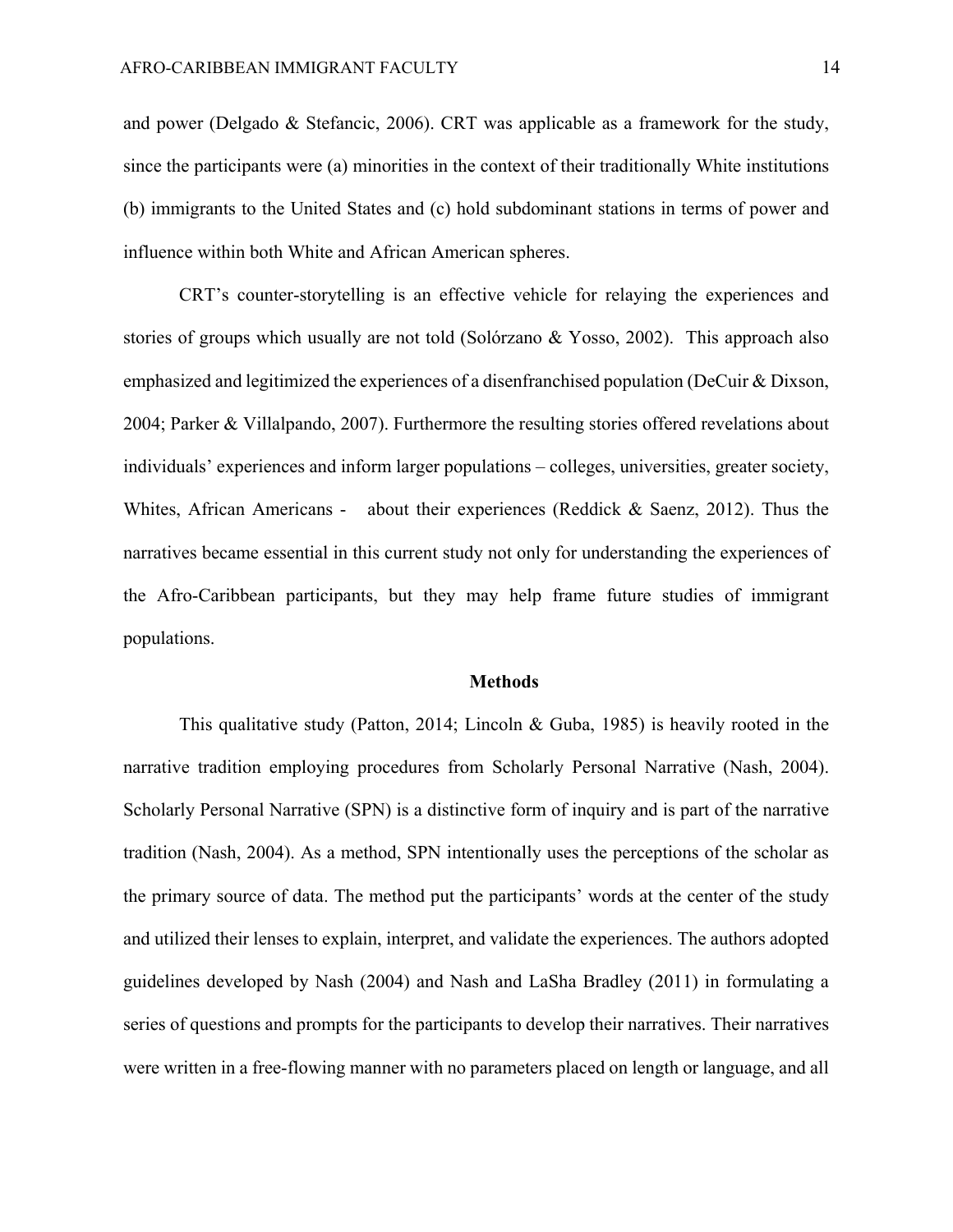were encouraged to discuss topics and experiences that they perceived as important. The narratives were coded, using open coding, and subsequently axial coding to derive themes.

## **Sampling**

A hybrid of purposeful self-study sampling (Patton, 2015) and convenience sampling (Johnson & Christensen, 2012) were utilized for this study. According to Patton (2015) purposeful self-study sampling is when one examines one's own experience as the researcher, making one's self the case. Thus the SPN method allows for the researchers to ponder, make meaning, and express their experiences. Johnson & Christensen (2012) state that convenience sampling occurs when researchers utilize participants who are "available or volunteer or can be easily recruited and are willing to participate in the research study." (p. 230) For this study the five researchers (a) examined and constructed meaning from their own experiences as Afro-Caribbean faculty members at traditionally White institutions and (b) were available, willing, and volunteered to participate in the study.

#### **Participants**

Five Afro-Caribbean individuals currently employed as tenure-track faculty members at traditionally White institutions participated in the study. They hailed from four different institutions. Three different types of institutions were represented (a) one large rural public university in the south (b) two large public urban institutions in the northeast, and (c) one small private liberal arts university in the south. The institutions were not mentioned in the vignettes of the participants to add a layer of anonymity. The institutions were located in three different states and three different regions of the United States. All of the participants were born in one of three English-speaking Caribbean islands and earned at least their doctoral degree in the United States. Pseudonyms were given to each participant and the countries of origin were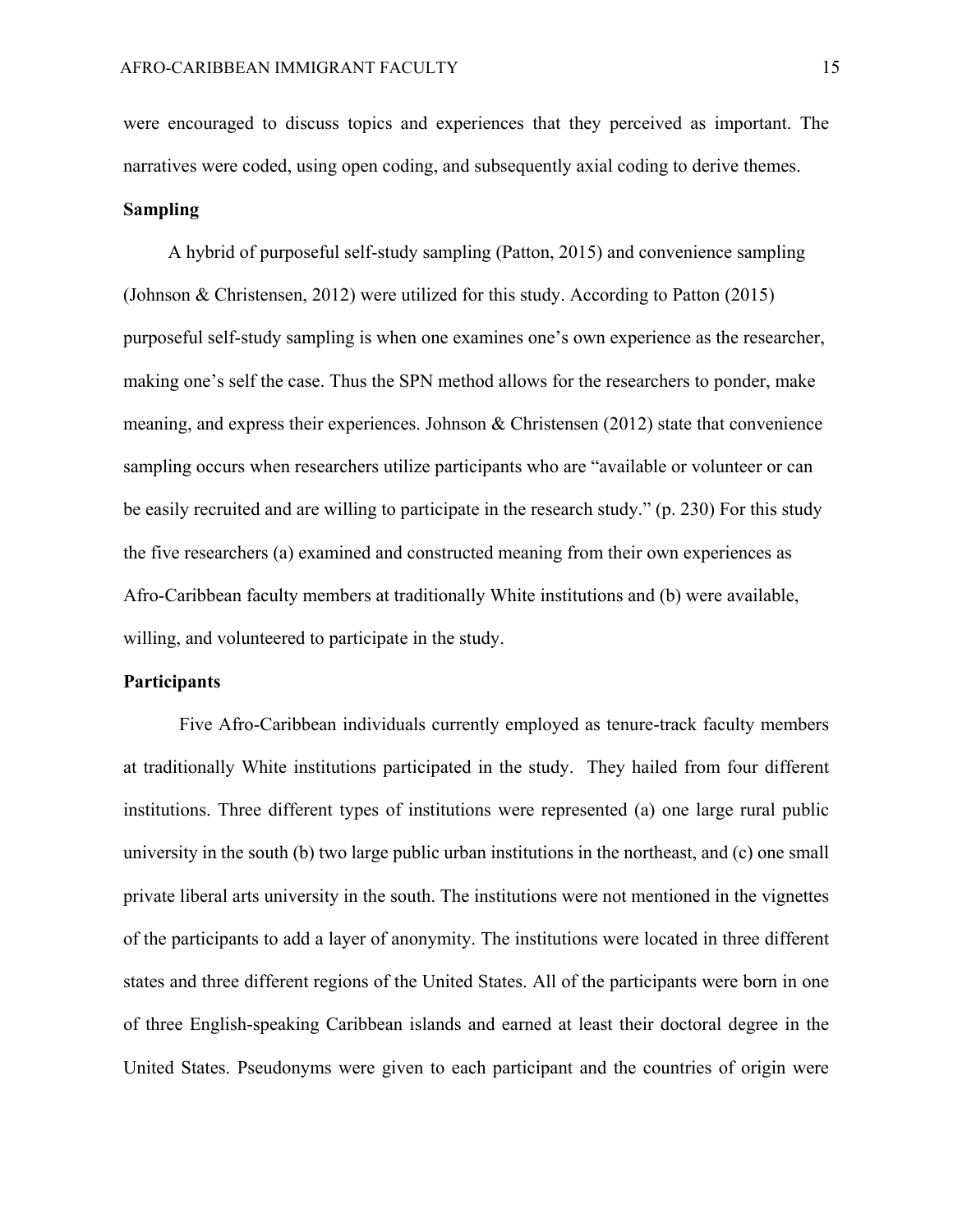labelled alphabetically for anonymity purposes. The names chosen for the participants were all gender neutral to add yet another layer of anonymity.

#### **Procedure**

An instrument consisting of eighteen open-ended questions was given to the participants (Appendix A.). The items in the survey were vetted by two researchers independent of the study to ensure that the question/prompts used were as accurate as possible to the essence of the study. The instrument was divided into four sections (a) general experience as a faculty member (b) experiences with White faculty members (c) experiences with African-American faculty members and (d) experiences with students. The participants were given three weeks to answer the questions on the instrument; however, they were instructed to read the entire instrument without writing, encouraged to take time to think of their answers, and then respond to the questions. This procedure allowed the participants to mull over their various experiences and develop full interpretations of those experiences. Once the narratives were collected, data were analyzed by the research team and the findings were reported.

### **Analysis**

Researchers read through the narratives. Line-by-line open coding and subsequently axial coding were utilized to identify recurrent concepts, topics, and experiences. The meaning of various aspects, quotes, patterns, and chunks of the narratives were discussed between researchers. Relevant statements, common quotes, and similar topics were extracted from the narratives. Common themes emerged about the experiences of the Afro-Caribbean faculty members at traditionally White institutions.

## **Positionality**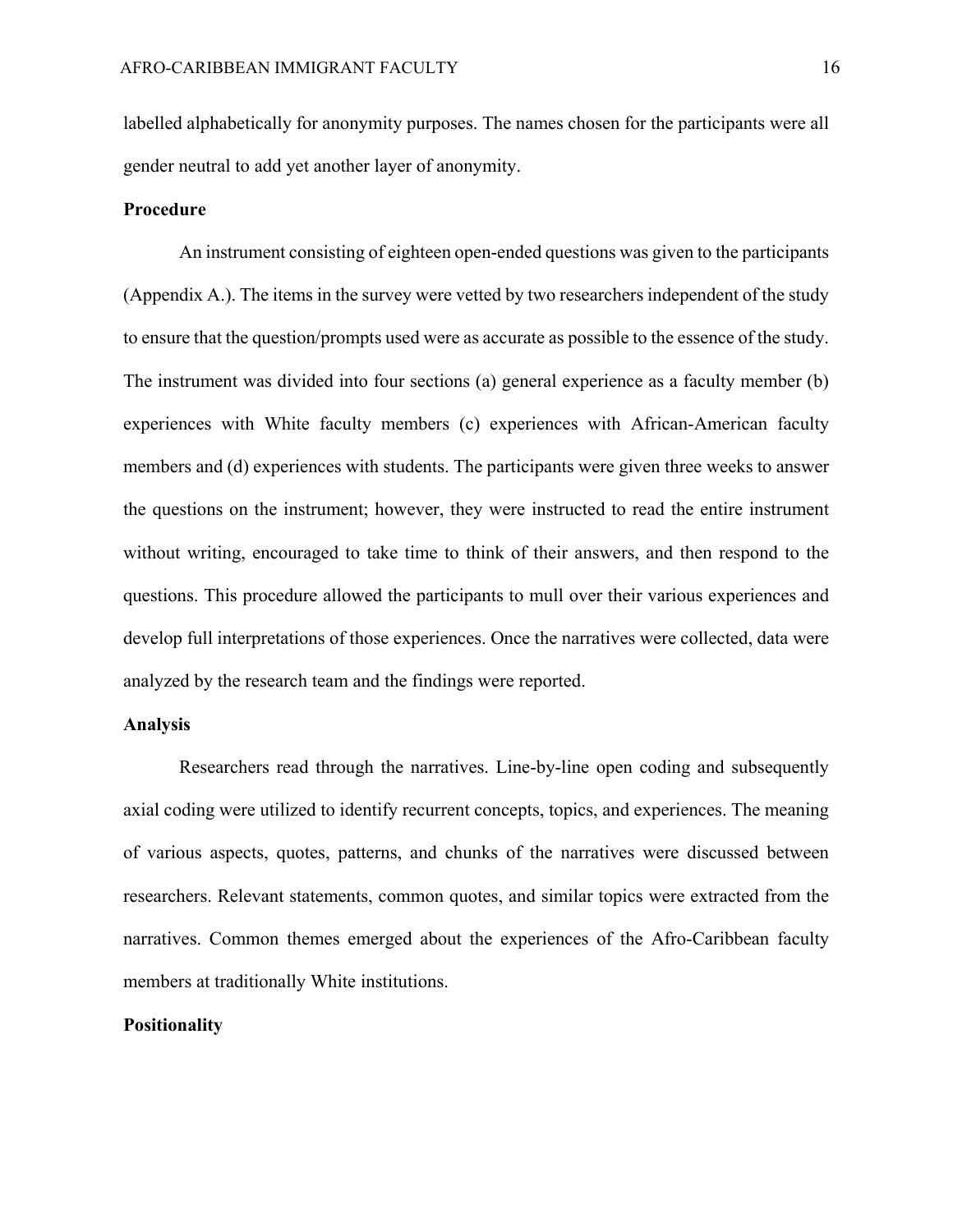Bourke (2014) espouses that the cultural background and value system of an individual ultimately shape his/her realities and perceptions. However for this study multiple researchers were involved. Thus, the background of every Afro-Caribbean faculty member, who were concurrently participants and researchers in this study, impacts the research, analysis, and interpretation processes. The researchers coined this idea "plural positionality" in an informal fashion throughout the study. However, the various perspectives assisted in not creating a monolith of thought as the analysis was being conducted on the narratives. Nonetheless, their lenses are critical to comprehend the context of the data framing the meaning of the reported experiences. Thus the following vignettes share some of the context of the researchers, who in an SPN are also participants.

Ellis was born in "Caribbean Island A" and migrated to the US as a pre-teen. He/she has been educated in the US from middle school on to his/her doctorate degree. Ellis spent most of his/her years in the US living in a major multicultural city within an established West Indian community. It was not until pursuing his/her doctorate degree at a large public southern university that he/she was faced with an onslaught of overt and covert racism. He/she is currently a tenure track professor. Ellis has lived in the northeast, the south and the Midwest regions of the United States.

Kris was born in "Caribbean Island B". His/her early and undergraduate schooling took place in the Caribbean. He/she later went on to undertake graduate studies in the United States. Kris currently functions as a tenure-track professor in the social sciences. He/she has lived in the United States for over seven years and has spent most of his/her time engaging in teaching and scholarship at large public research universities in the Midwest and south. As a result,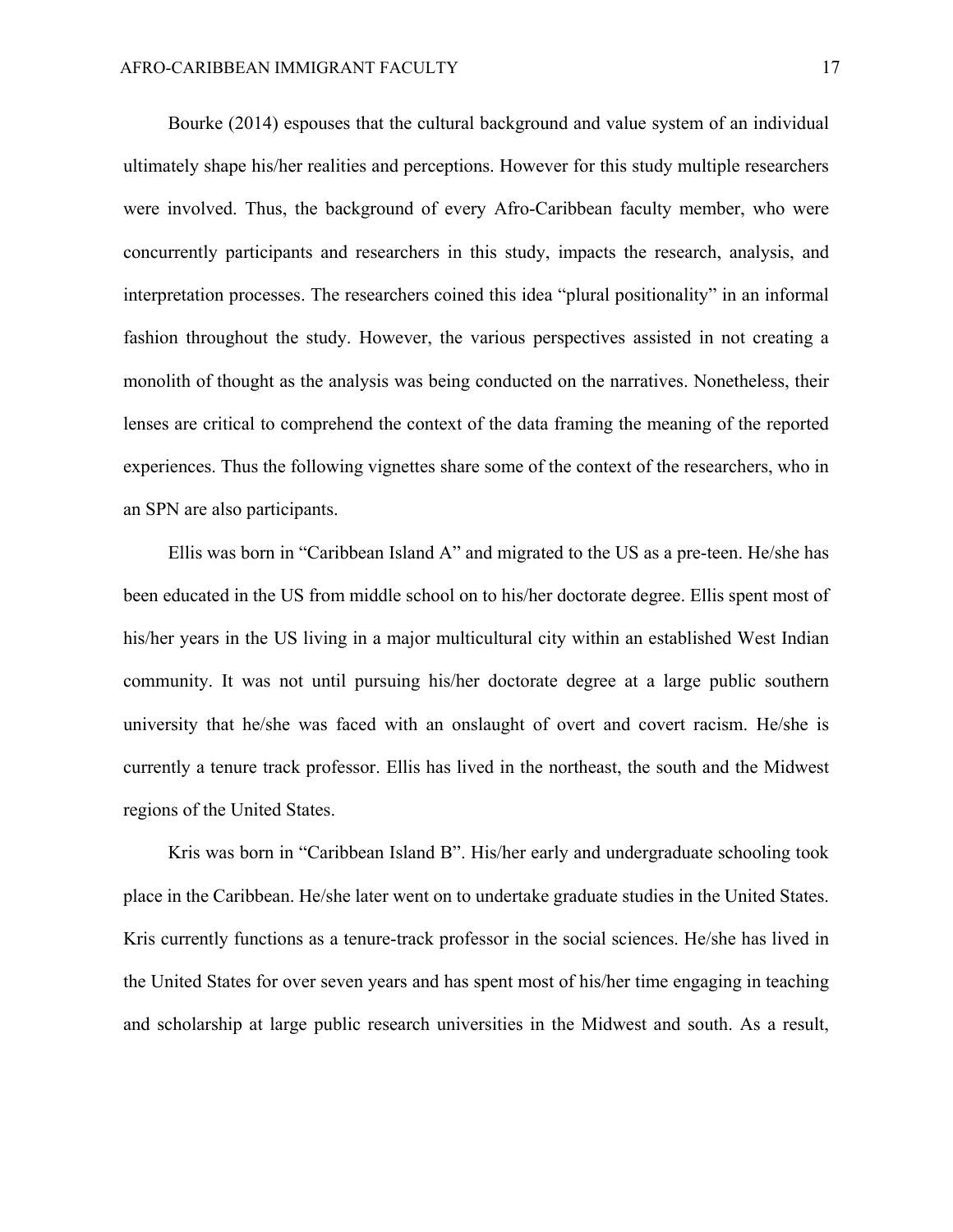he/she has numerous positive, as well as negative experiences, with White, African-American and other Black faculty in the United States. Kris identifies as heterosexual and Black.

Harper was born in "Caribbean Island A" and did his/her early schooling in the Caribbean nation. Harper is a tenure track professor in the social sciences. Harper has lived in the United States for over twenty-five years and earned all of his/her degrees in the United States. Harper's doctorate was earned at a large public university that had Confederate Army ties, and allowing him/her to witness blatant racial tension on campus. Harper identifies as a heterosexual and Black. Harper has lived in both urban and rural areas; and has also lived in the north, south and Midwestern states.

Kellan was born and raised in "Caribbean Island A" and completed all of his/her undergraduate and graduate work in the United States. He/she is a tenure track professor in the social sciences. He/she has lived in the United States for about twenty years. He/she identifies as Black.

Courtney was born and raised in "Caribbean Island C" is a tenure track professor in the social sciences. He/she has lived in the United States for over ten years and earned his/her terminal degree from a university in the United States. He/she identifies as Black.

#### **Trustworthiness**

 Lincoln and Guba (1985) outlined the fundamental framework for researchers to ensure rigor in qualitative research, which they coined trustworthiness. To ensure a study is trustworthy they supplanted the positivistic ideas of validity, reliability, and generalizability (Loh, 213) with four elements that were more fitting to qualitative research appropriate. The elements of trustworthiness are (a) credibility (b) transferability; (c) confirmability and (d) dependability.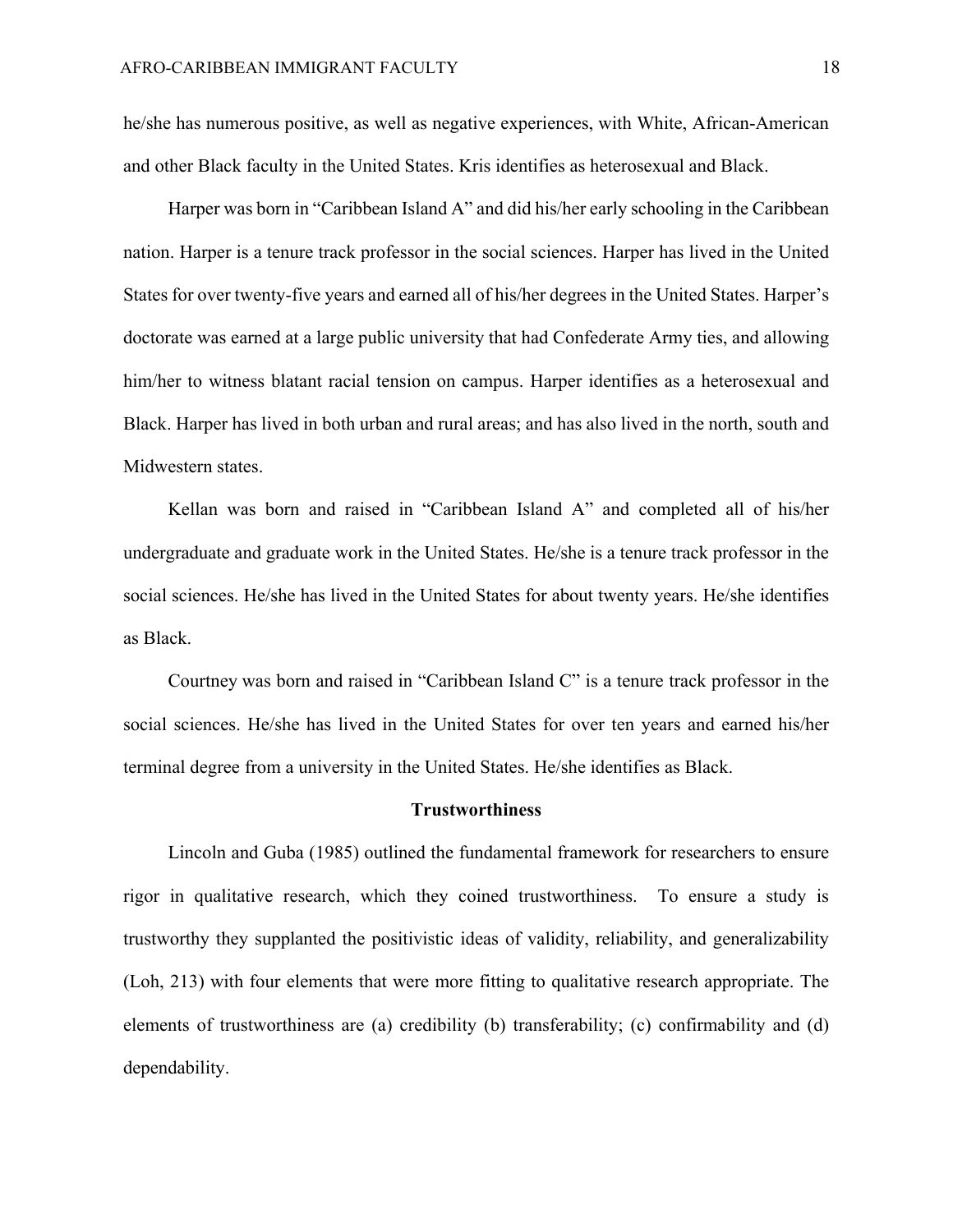Whether the results of the study are an accurate description of the participants' perception of an experience is referred to as credibility (Lincoln & Guba, 1985). In this study the researchers discussed, questioned, confirmed, and reconfirming the content of the narratives with the participants. This allowed the participants opportunities to confirm, negate, change, or express differently the meanings of the experiences shared in their narrative. This exercise enabled the researchers to tease out precise meanings within the narratives. This memberchecking was done after all the narratives were completed and submitted.

The extent to which data and findings from a study may be utilized to understand contexts other than that of the current study yet pertains to similar scenarios is transferability. The researchers described (a) the context of each participant in the study (b) described their faculty category at their institution, although rank was excluded for anonymity purposes (c) the number of years they have resided in the United States and (d) their country of origin (e) the region of the country which they and their institutions are located and (f) the type of institution with which they were affiliated. This information allows the study to be comprehended by other researchers for possible use in future studies.

The principal investigator (PI) of the research team kept a written account of all topics discussed by the research group. The PI also kept an ongoing description of all the procedures throughout the study including, but not limited to, (a) the vetting of the narrative prompts by external researchers (b) the coding of themes by the research team (c) thoughts shared by team members about the direction of the study (d) contextual issues that pertained to the study (e) the actual step-by-step process that was followed and (f) the interactions with and observations of the participants during the member-checking process. This enabled the team to have a comprehensive record of the entire research process.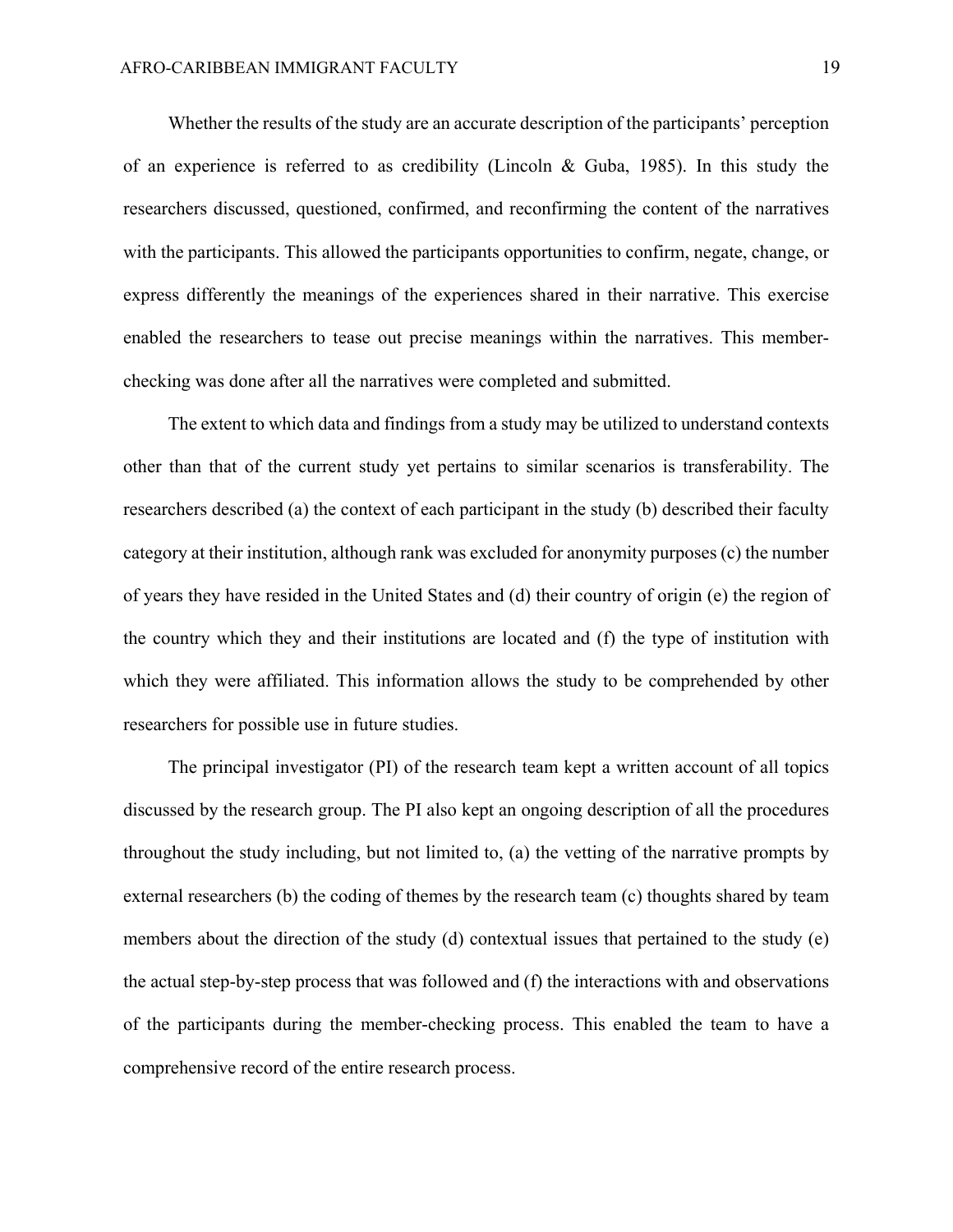After re-checking the procedures and revisiting the data as a research group, the team decided to have an independent researcher read and analyze all of the narratives. The independent researcher's area of expertise was cultural studies and has been engaged in years of significant levels of qualitative research. This allowed for an outside perspective to the study. After the independent researcher shared their findings, the PI also shared the aforementioned comprehensive record of the study. This was done to garner a third party's assessment of the study's soundness.

#### **Limitations**

The study involved only five participants from four traditionally White universities. SPNs give very close and personal insight into the experiences of the individual, their construction of reality, and the meaning of their experiences. Therefore, the transferability of the information and knowledge gained should be carefully analyzed with the original context in mind. Prior to the study being conducted, some of the author-participants engaged in dialogues and interactions which may have established trust and openness when responding to the narrative prompts and may influence the tone of the narratives.

#### **Findings**

Four themes emerged from the analysis of the narratives (a) status discount (b) stereotypes and microaggression (c) isolation and (d) affinity with African-Americans. The following sections describe the themes that emerged. Although there was extensive narrative describing multiple scenarios and numerous quotes, the research team agreed that some quotes would highlight the experiences of the participants.

#### **Status Discount**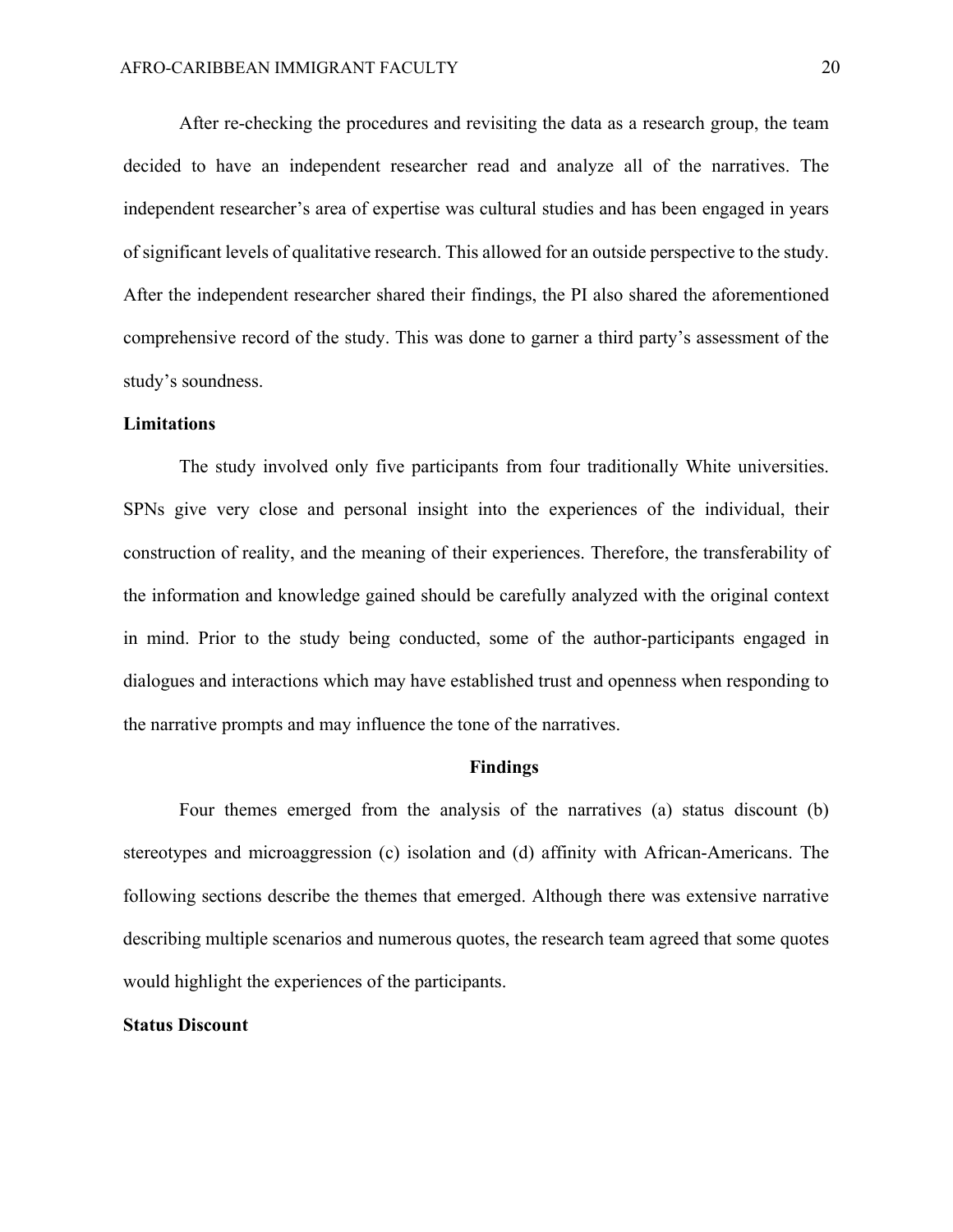The first theme that emerged from the narratives was "status discount". Participants reported that both White faculty members and White students made derogatory comments or remarks that diminished and put into question the status of the Afro-Caribbean faculty members. Participants expressed that White faculty members usually commented about their rank and alluded to their academic unworthiness as faculty members. Students, however, stated or inferred that the Afro-Caribbean faculty members were incompetent or were "ignorant" of information about their field. Kellan shared an experience from a campus event:

I was among four faculty members speaking to prospective students and their parents. I was the only Black faculty [the others were White]. One of the senior faculty members paid us all compliments; my compliment was first about how well dressed I was… but everyone else's [White faculty members'] compliments were about their scholarship.

Through this exchange, Kellan's equal status and rank as a faculty member was blatantly not acknowledged. The White faculty in this scenario were viewed and addressed as scholarly while the Afro-Caribbean faculty member was simply "well dressed."

Kellan also describes a time when a White faculty member expressed surprise that he/she was chosen to speak at an event. Kellan stated the faculty member said, "When I saw your name listed to speak, I thought wow they are having junior faculty do these? They are really scraping the bottom of the barrel. But when I heard your speech, it was amazing. So well done!" The White faculty member referring to the Afro-Caribbean colleague as "the bottom of the barrel" was a hostile attack on their ability. This is further compounded by the White faculty member saying "Well done" as an expression of surprise regarding Kellan's ability to speak at an event effectively.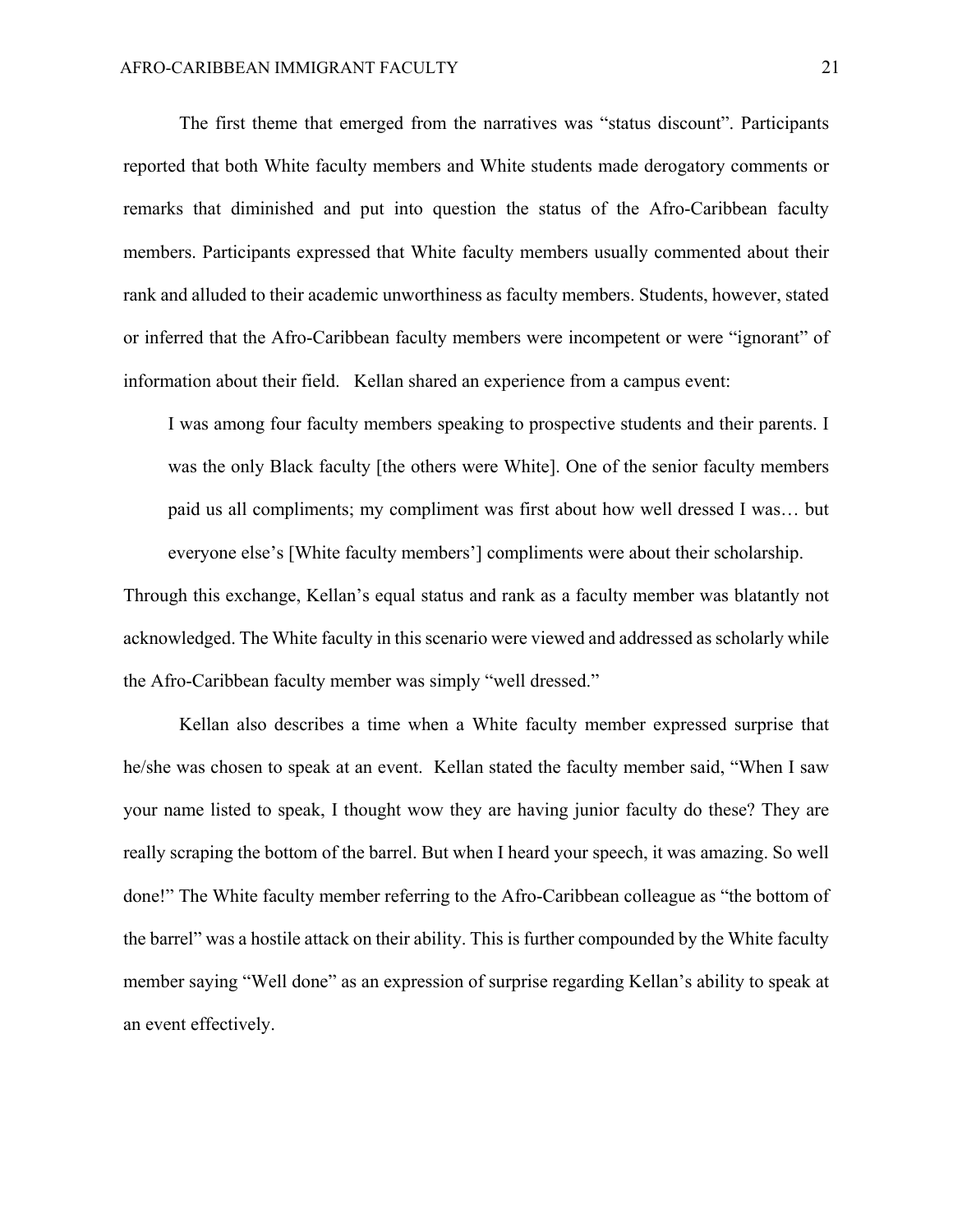Harper also shared an experience involving a White senior faculty member. When the faculty member realized Harper was also a faculty member involved in a particular campus activity he exclaimed "You must be one of those smart 'ones'! What sport did you play in college?" Harper continued, "I was astonished that this fellow faculty member had the gall to express his bigotry in such an open fashion. I guess I could only earn my degree through an athletic scholarship and not my intellect?" These are examples of White faculty members overtly belittling the credibility of faculty of color, and in this instance Afro-Caribbean faculty member, regardless of their academic status.

The participants shared that their status is consistently questioned and as a result they continuously engage in justifying and reminding others of their credentials. They all expressed that they had to participate in this 'convincing' exercise in everyday interactions because of the numerous status discount interactions they have experienced. Ellis stated,

While interacting with some of my campus colleagues they make quite a few assumptions about me. First, some have assumed that I am an adjunct, and not a full-time tenure track faculty member. Secondly, some have assumed that I have not completed my doctoral degree.

Consequently, Ellis has had to reiterate his/her degree attainment and credentials to garner any level of peer-respect from faculty colleague in simple interactions.

 With respect to White students, Courtney shared, "I have had experiences with White students who questioned my educational background and who openly challenged me on various topics." From another narrative, Kris stated "It seemed like some of them [White students] did not believe I was legitimate enough to teach them probably because of my Caribbean background." White students, with whom the Afro-Caribbean faculty interacted, did not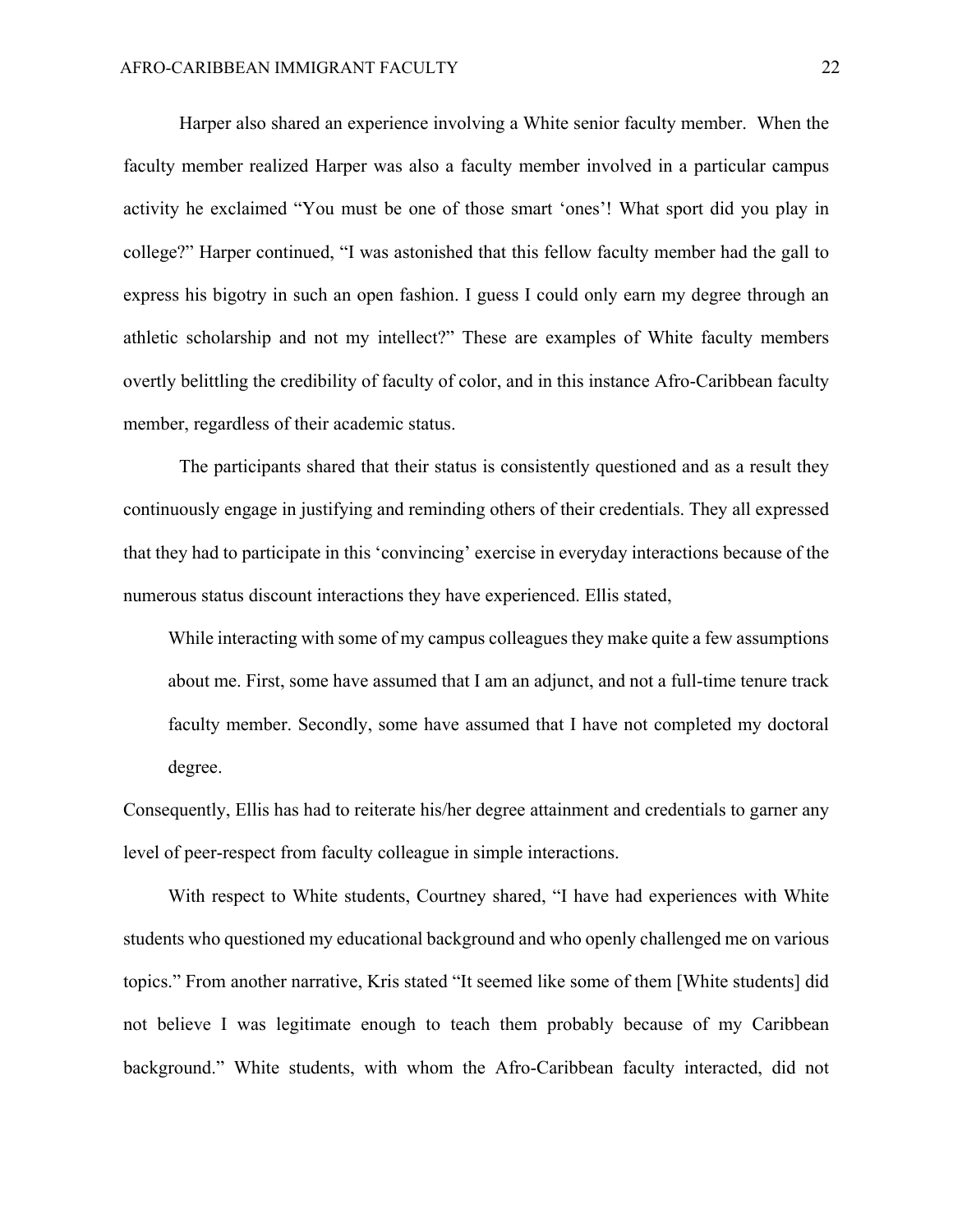believe, respect, or recognize the qualifications or station of the professors in whose courses they were enrolled.

#### **Stereotypes and Microaggression**

The second theme that emerged was "stereotypes and microaggressions." The researchers deemed "stereotypes" distinctly different from "status discount"; however, they do become interlinked when analyzing the experiences of the participants. Stereotypes occur when White individuals' remarks focused specifically on categorizing certain behavior, actions, beliefs, and/or images about Blacks in a derogatory manner. The remarks were both intentional and non-intentional verbal insults and which were perceived as hostile, derogatory, and/or negative specifically relating to their Blackness and their immigrant origins. "Status discount" involved derogatory remarks related to the participants' role as a faculty member but also referenced negative beliefs and ethnic typecasts of people of color. Harper shared,

I can't tell you how many times that people, faculty, administrators whom I've built relationships with, who feel comfortable around me, use phrases such as 'You know how you all do it' or 'Maybe you can understand how the minority students think' or some ridiculous assumption that because I am Black that I have some insight on every Black person or the entire Black community.

At a social event held on campus, Kellan was told by a White colleague, "You dance so well; but of course you would." Courtney stated "I have been told that I can be a bit 'proper' with my speech and my demeanor. When I ask for clarity I was told by students that I did not speak slang." The implication being that Courtney being an individual of color should speak in a certain preconceived and stereotypical manner. The participants were approached by members of the White campus community who held certain stereotypes, and these individuals openly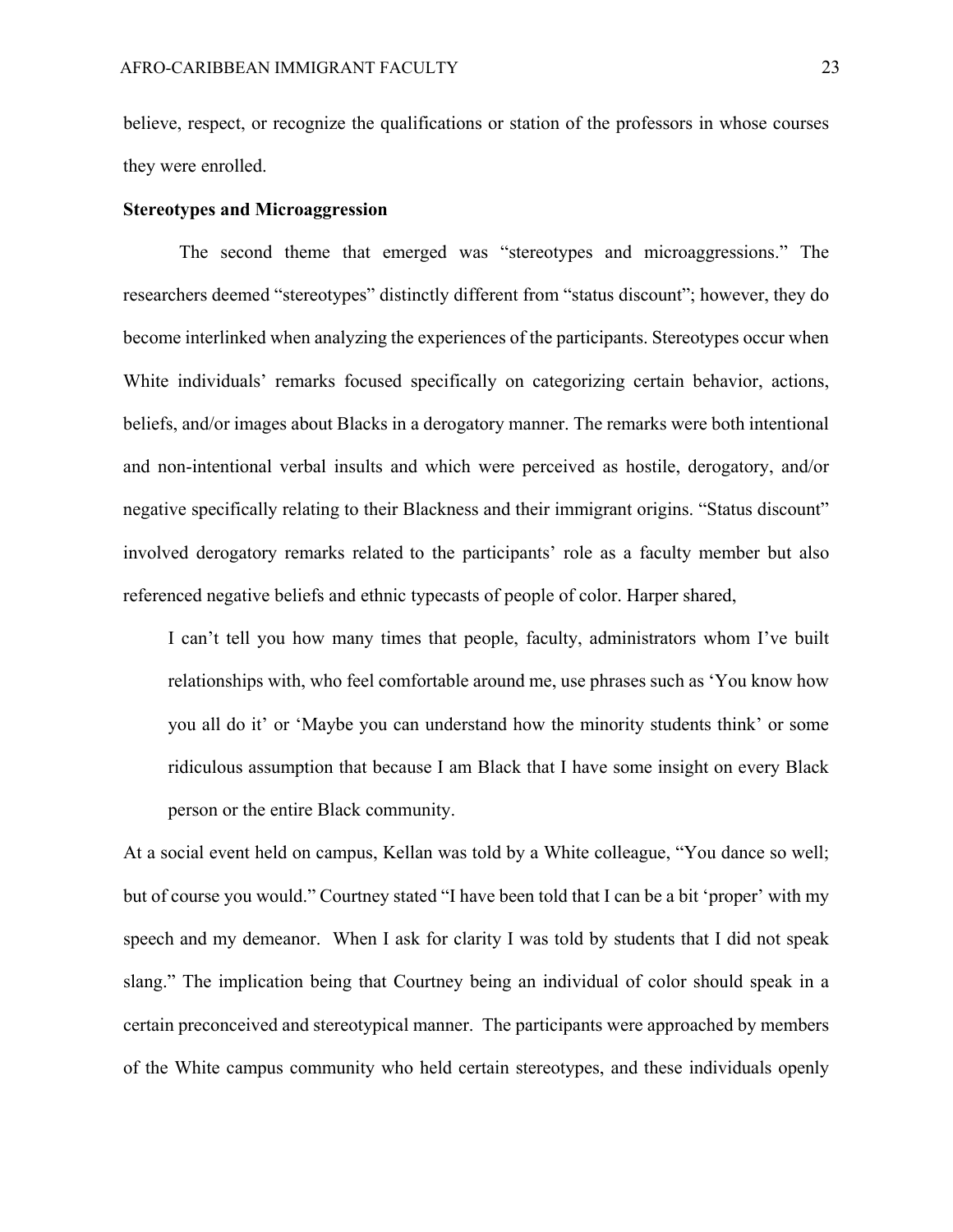expressed their preconceived ideas about Blacks and imposed them on the participants. The Afro-Caribbean faculty members all expressed horror of the blatant use of stereotypes and the ease with which Whites would use them in conversation.

Stereotypes expressed by White individuals specifically concerning Caribbean immigrants were also common in the narratives. Kris shared,

I have experienced microaggressions from White faculty members verbally in the form of being referred to as "illegal" (in reference to being an immigrant), being told that I would be very welcome as long as I "didn't do something as silly as come in and shoot everyone" or "blow up the building" (in reference to being Black) and in another case,

being told that "at least we know [he/she] is not a convict" (in reference to being Black). Participants all expressed being subjected to erroneous assumptions and very negative stereotypes from White colleagues and students. They also shared the surprise they experienced and the shock at the ease which with White individuals expressed their cultural insensitivities and racism.

Interestingly, within the category of microaggressions, a trend emerged, coined by the research team as, "Wardrobe Microaggression". Every participant shared an experience about someone making a comment about their wardrobe even though none of the prompts for the narratives addressed clothing. Kellan shared, "Faculty colleagues often comment on how I am the best dressed on campus." Courtney shared one of his/her wardrobe microaggression incidents:

Many students seem taken aback and surprised. They comment that I am always professionally dressed. I tell them that I have the utmost respect for myself, my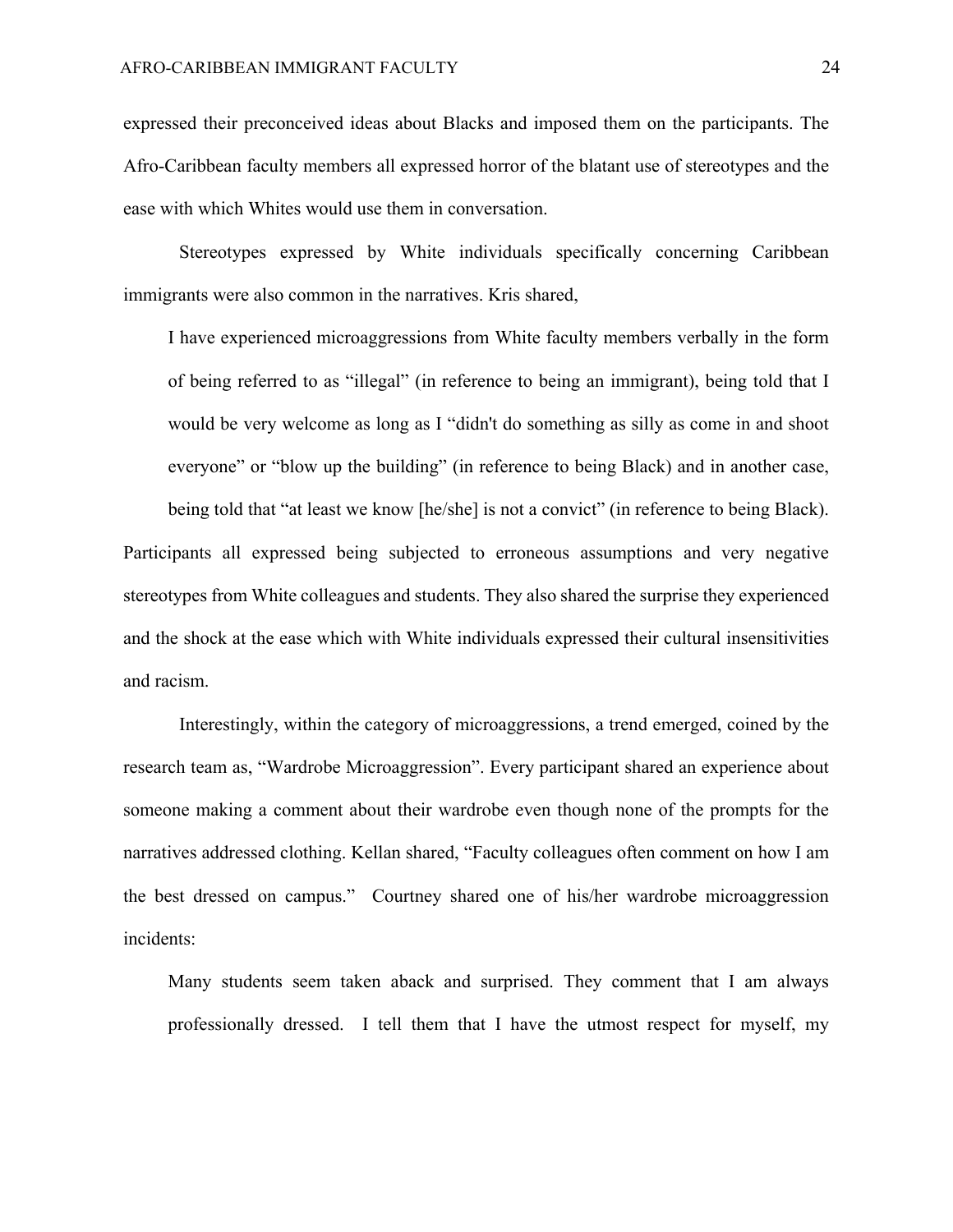profession and for them, that is why I take the time to have what I consider the proper attire.

The participants explained that colleagues not only made comments or gave unorthodox compliments about their attire but also made disparaging assumptions surrounding their reason from their clothing choices. Harper related a story,

I ran into a departmental colleague in the hallway and he said to me "Who are you all dressed up for? Who are you always trying to impress?" I shook my head not knowing how to respond, because I was not dressed any differently than any other work day. It really bothered me because the insinuation is that every day I'm trying to impress somebody, when the truth is I am simply dressing to go to work.

The researchers believed the comments about clothing were an indication of White individuals' discomfort with Black colleagues.

Although the themes were distinct, there was one instance of intersectionality with "status discount" and "stereotype and microaggression" that the research team thought very salient. Kellan utilized "Wardrobe microaggression" to his/her perceived advantage by making a statement through their attire choices. Kellan stated "I wear a [suit or suit equivalent] on campus most of the time. I think this immediately won me some respect." Thus it is possible for the participants to utilize the negative attention they garner from individuals in their environment to leverage positive outcomes.

## **Isolation**

 The third theme from the narrative is "Isolation." Participants discussed social isolation within and beyond the workplace. Although they all shared that they enjoyed their job, they felt being "apart" from the larger departmental, college and university faculty community. They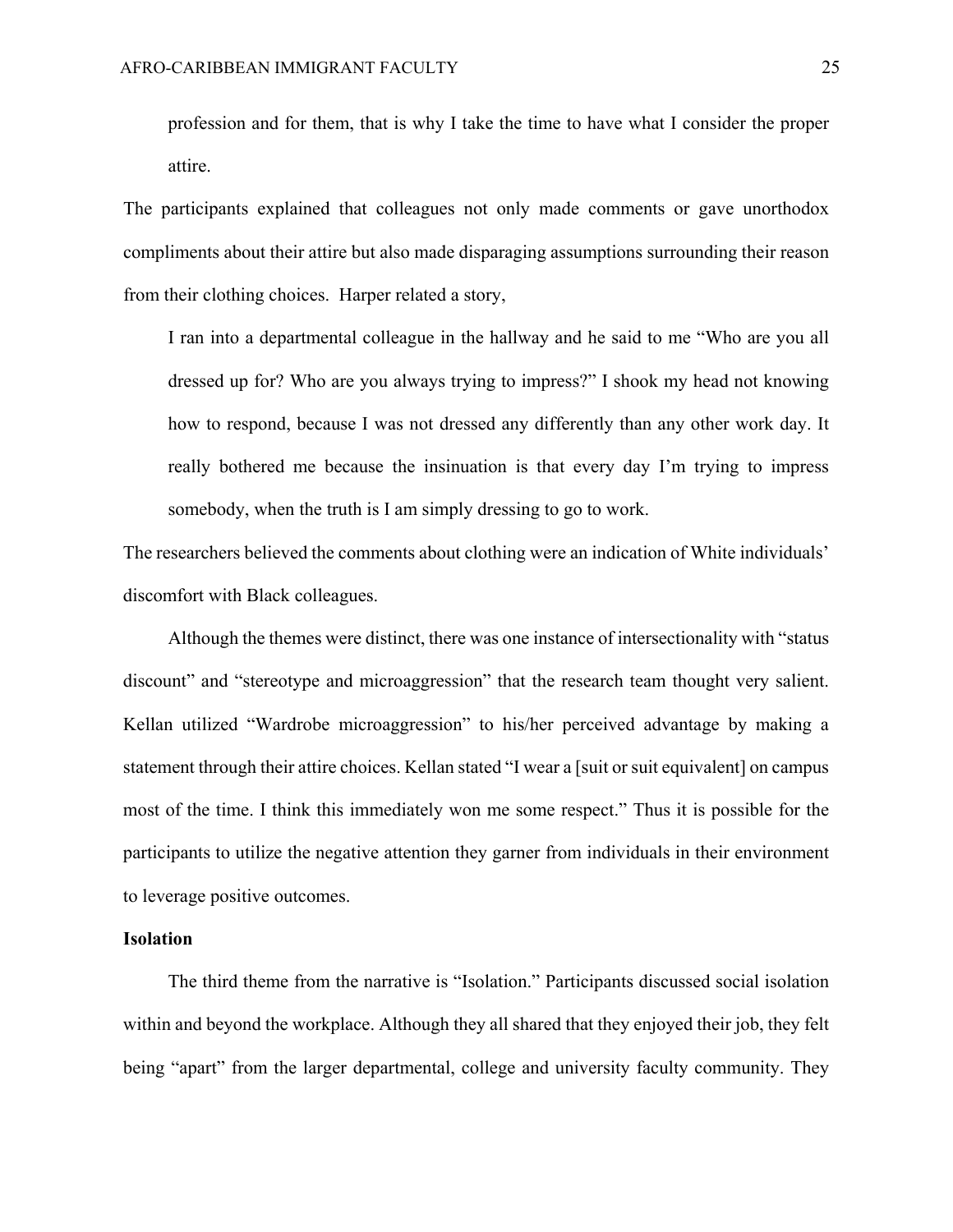shared that both African-American and White faculty colleagues were relatively social but there was not a truly genuine or deeper connection or sense of camaraderie. The participants expressed a feeling of not part being of the social collective especially with White colleagues.

Harper shared, "White colleagues are nice in the office. However, unless it is a university event I never interact socially with them. My Black colleagues and I have lunch or coffee or even meet outside of the work setting." Harper continued to describe encountering White colleagues in external settings socially or overhearing them in the office speaking of "getting together" but never having been invited: "I have invited White colleagues to my home for events… one may come by, and for a very limited period. I think they are uncomfortable from my perspective". Ellis also explained,

The feeling is almost like they belong to a social club and I am an interloper. It's very obvious as they hold conversations and make references and jokes that only they understand. And it's not as though I can't figure out what is going on, but the body language almost always includes someone's back facing me, or people speaking in hushed tones when in a larger group.

Courtney expressed that he/she is never invited to an events or gathering of his/her faculty in department. He/she stated

Keep in mind, that I see and interact with my faculty members on a daily basis, but I am not openly invited into many of their on campus writing or social events. I must clarify that this is not the case of the newer and younger faculty… It has been a silent struggle for me. I wanted on many occasions to express my dissatisfaction or my distaste [but] I have learned that it is actually easier to know when to be become vocal and when to just remain quiet, but observant.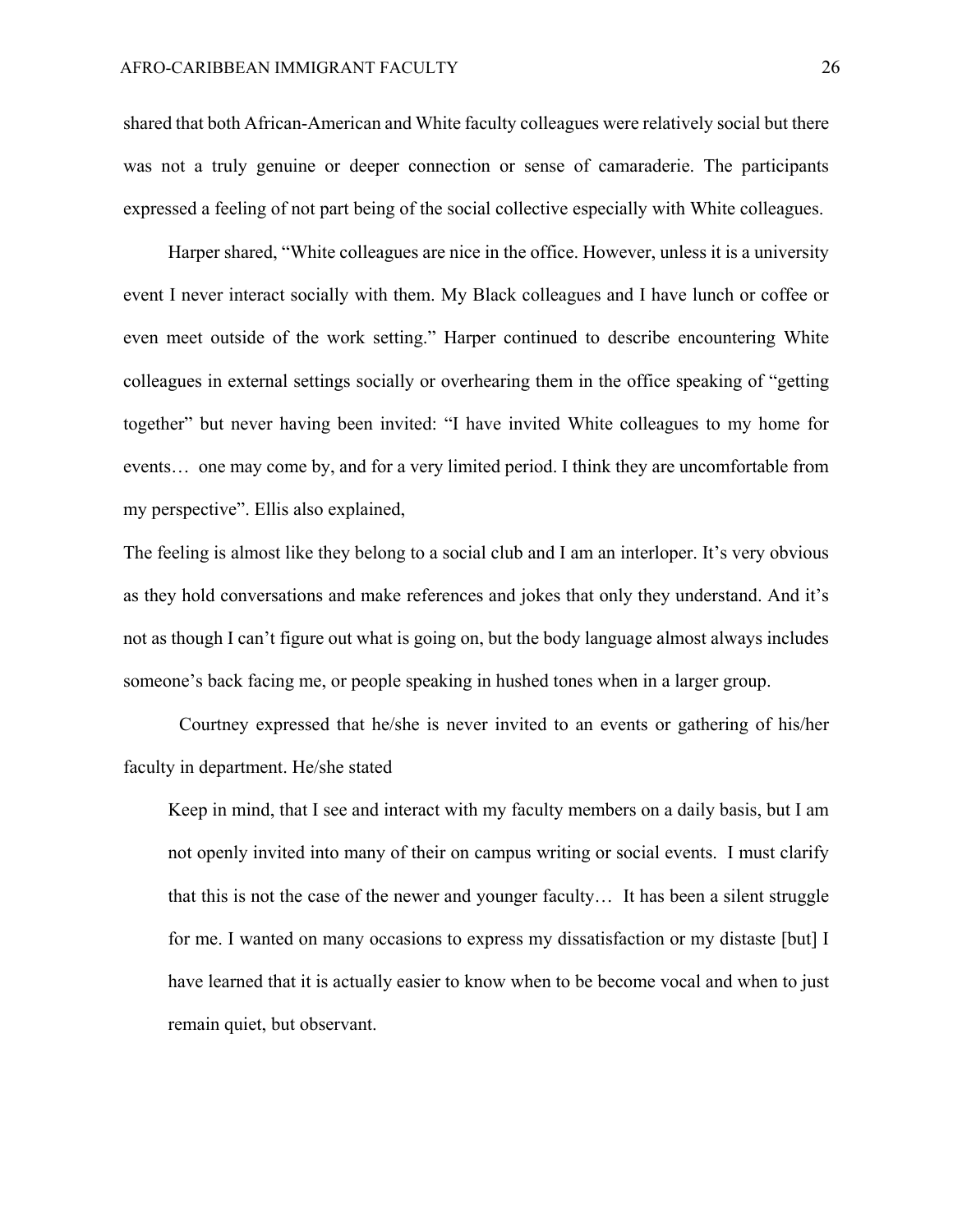Courtney expressed his/her observation of the actions of marginalization that resulted in his/her isolation. He/she also shared that the struggle with the non-invitation to events was an internal "silent" struggle. Courtney expressed that this isolation was also prevalent with African American faculty colleagues as well. He/she said with respect to African Americans, "I have dealt with sarcastic comments and made to feel excluded on many occasions… I have been called "Oreo" by African American individuals affiliated with the institution." His/her narrative shared that isolation was not exclusive to his/her relationships with White individuals.

 Kellan shared "I feel welcomed on campus. But it is in the community I do not feel a sense of belonging." Thus it is not always the one-on-one or immediate group of colleagues that can cause isolation, but the overarching lack of connectivity to the campus community. The idea of not-belongingness is a form of isolation. Thus, there seems to be a belief by the participants that White colleagues intentionally do not interact with them socially, and to a certain extent, they are excluded from social collaborations.

#### **Affinity with African-Americans**

Although every participant shared that they experienced negative situations involving African Americans they (a) expressed that they viewed these experiences as isolated incidents and (b) four of the five participants stated that they had positive perception of and interactions with African Americans. The overall perception of the Afro-Caribbean participants was that they felt an affinity with African Americans in terms of their Blackness, experiences as a minority in the United States, and within the Academy. Harper stated,

Some of my greatest advocates in the field have been African-Americans. This is not to say that we do not have divergent ideas and philosophies about issues, but from my experience, I think we share an understanding that we are Black together here in the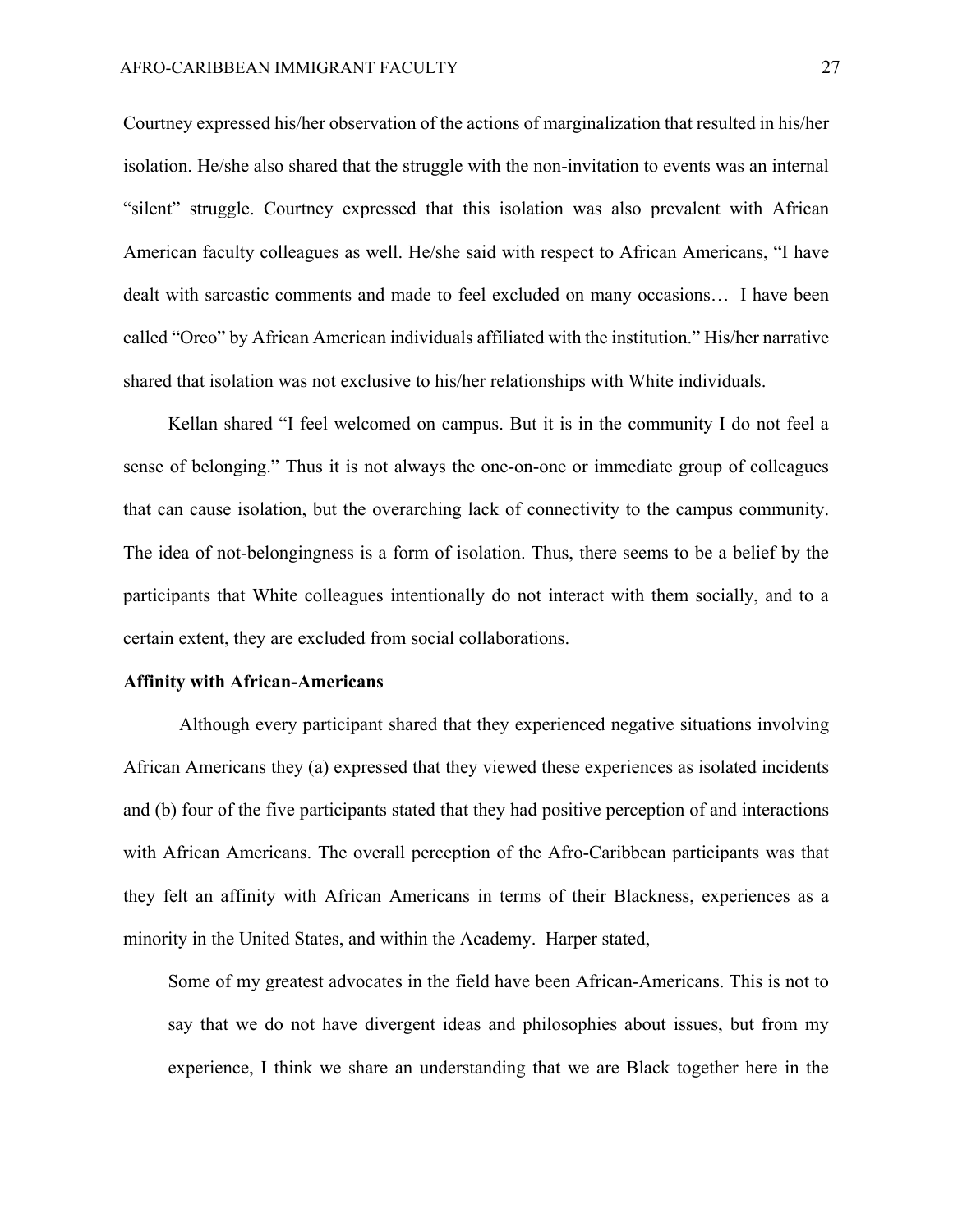United States, and especially in the Academy…. There are so few of us, that to create unnecessary rift would lead only to our demise. In many ways I trust my African-American colleagues the most in my field; they've stood by me, defended me, and supported me in more ways than I can imagine.

Clearly, there is a kinship and kindred spirit expressed. Kellan similarly echoed,

I feel a great wonderful affinity with African-American faculty. I feel very much supported by them. There aren't many of us so I think psychologically we gravitate to each other. But we also genuinely enjoy the company of each other.

Ellis share that region of the United States may also play a role in the development of his/her relationship and interactions with African Americans. He/she stated

My interactions with African American faculty members are very positive. I think this is particularly true because of the location of my institution… When I lived [in another region], Afro-Caribbean individuals were few and far in between. There seemed to be a lack of understanding between the two groups. Being in [my current location], I think both groups have an understanding of each other, and this allows for more camaraderie.

Ellis continued to share that his/her current location is one in which Afro-Caribbean hubs exists in close proximity, and in some cases integrated with, African American neighborhoods. Kris shared that his/her experience with African American was a "normal" one but also realized the cultural differences. He/she stated,

I would describe my experience as a normal one, up until I expected them to act like Caribbean folks. Sometimes there is that expectation that because African-American faculty are Black like me, so there is sometimes the assumption they understand my struggle and therefore would be an advocate for me or a mentor to me but this was not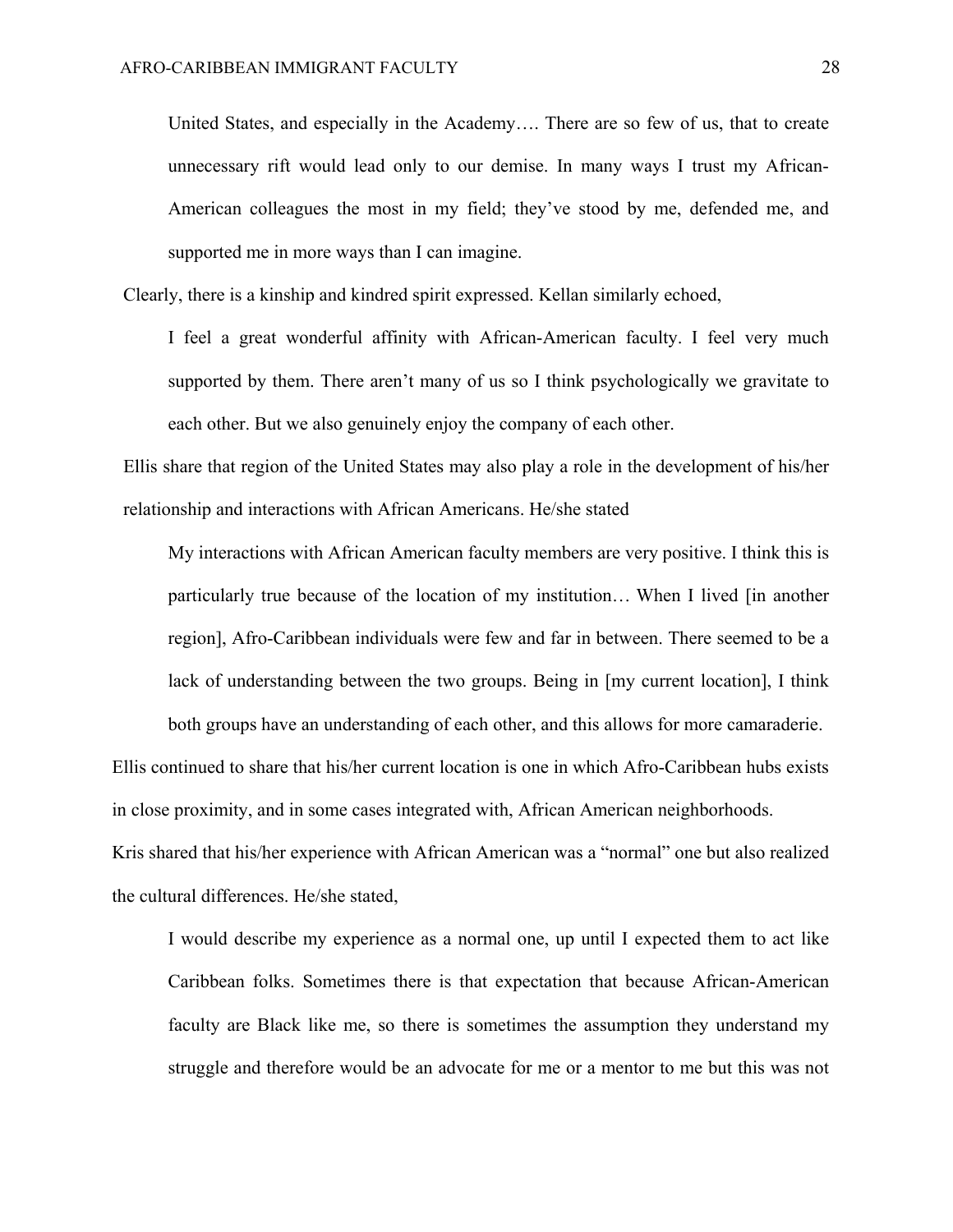always the case. Of course, there were African American faculty members who were instrumental in my success.

Overall, the participants explained that their interactions with African-Americans faculty and students were positive and their seemed to be an understanding of their Blackness as a common thread in White dominated Academy.

## **Discussion**

The Afro-Caribbean participants in this study reported having strained and contentious relationships with White faculty peers and White students. They consistently dealt with negative remarks, ethnic stereotyping, social non-acceptance, disregard for their station as a faculty member, and disrespect about their intellectual abilities. However, their sentiments about African American faculty peers and students were markedly different. Overall their interactions and feelings about African Americans were positive. They expressed understanding, empathy and respect for the history of African Americans in the United States and their struggle for equality, access, and equity. There was also an understanding by the Afro-Caribbean participants about the Blackness continuum, and that both Afro-Caribbeans and African Americans may not share an exact history but that they share the range of skin hues as well as the minority and subdominant status in the United States and the Academy.

Afro-Caribbean faculty in this study experienced marginalization and were the recipients of demeaning and demoralizing actions from some of their White faculty peers and students at their institutions. The actions of the White individuals were direct responses to the participants' (a) ethnicity or Blackness and (b) immigrant status. This is noteworthy on two levels. Firstly their experiences exemplify the perpetuation of the myopic, non-diverse, and unwelcoming ideologies of White spaces espoused by Anderson (2015). Secondly, the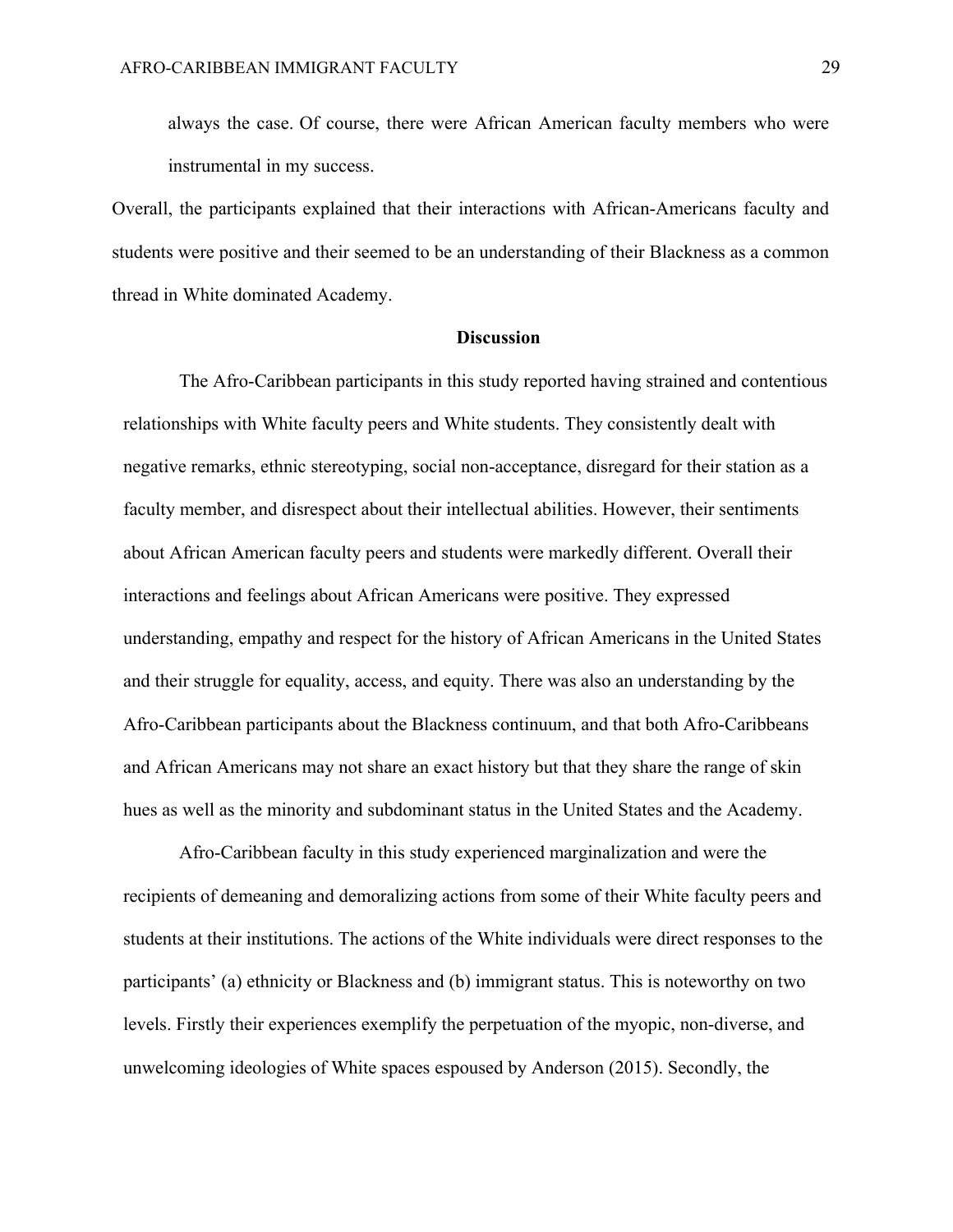experiences of the Afro-Caribbean faculty members in this study mirror the experiences of African American faculty in the American academy (Louis et al. 2016; Constantine et al., 2008; Flowers, Wilson, Gonzalez, & Banks, 2008; Pittman 2010, 2012; Tuitt, Hanna, Martinez, del Carmen Salazar & Griffin, 2009; Stanley, 2006). However, opposite to the racial positioning of Afro-Caribbean away from African Americans as Montalvo (2013) posit, the participants in this study expressed an affinity to their African American counterparts. And even though they all expressed that they had isolated negative experiences they felt akin with African Americans. There was an expressed understanding by Afro-Caribbean faculty members that they were summarily grouped by the dominant culture at their institutions as part of the proximal host society of African Americans (Warner, 2012) and their experiences would not be significantly different. Consequently, it should be noted that as a faculty member group the institutional mechanism (Rogers, 2004) for coalescing as a unified group may influence the level of affinity the participants felt with their African American counterparts. Overall the participants expressed feelings of camaraderie and kinship with African Americans.

Harvey (1987) states "An occasional slight or even a veiled insult is part of the territory for black academicians on white campuses" (p.47). The discrediting of the Afro-Caribbean faculty and the blatant discounting of their status and role on their campuses in this study is undoubtedly parallel to that of their African Americans in the Academy. More recently Tuitt et al. (2009) delved into the myriad of ways in which faculty of color are recipients of negative, insulting, and even violent acts from their White colleagues and students. In this study the Afro-Caribbean faculty participants' expressed the continual questioning by Whites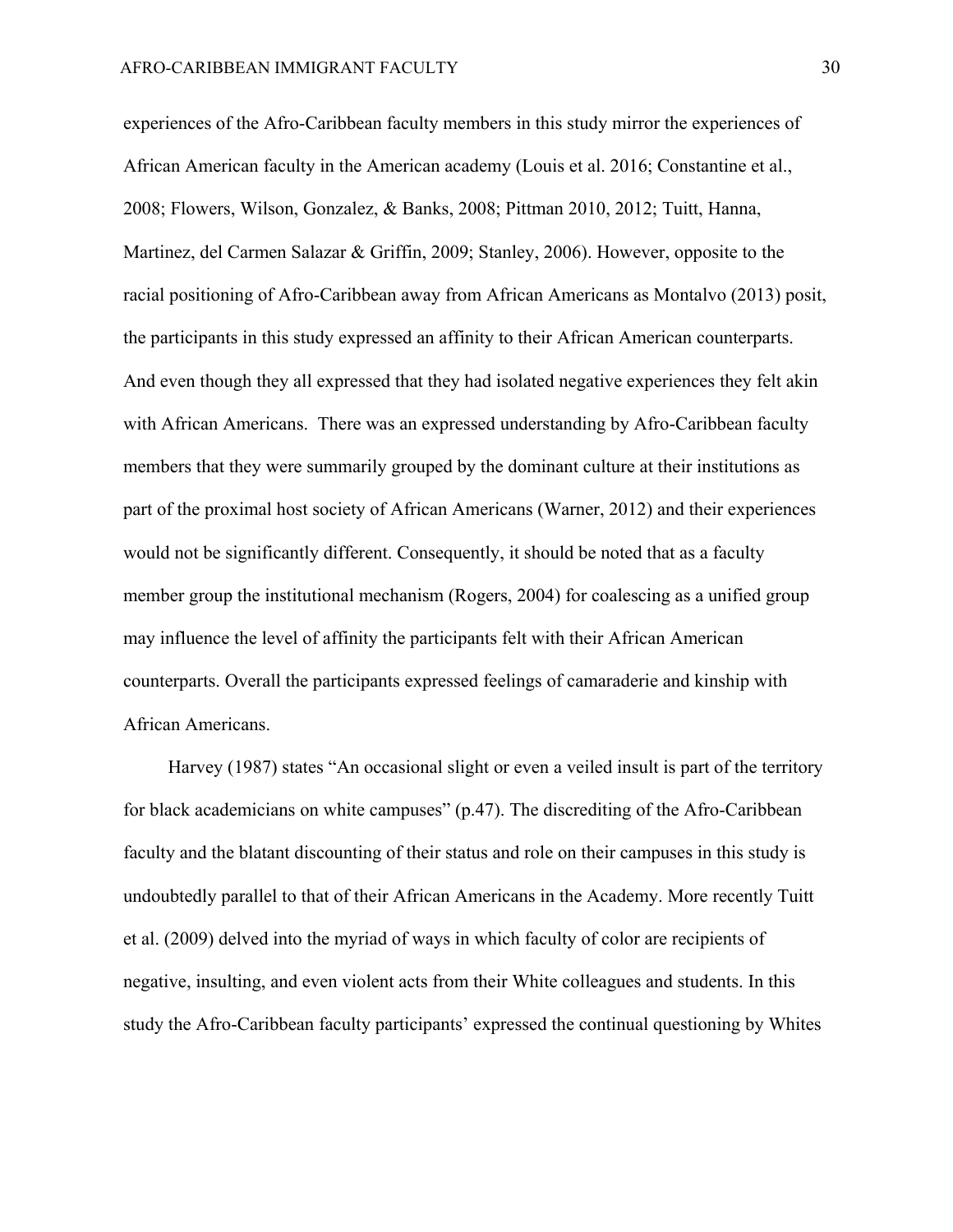about their capabilities and credibility and became central to the current narratives. They experienced snide remarks, intellectual put-downs, and condescending comments.

The participants shared that their Blackness resulted in instances of microaggression (Pittman 2010) and their immigrant status resulted in negative remarks about immigrants, immigration, citizenship etc. (Timberlake et al., 2015). These actions from White faculty peers and students created an environment where the Afro-Caribbean participants actively decided to (a) ebb into social isolation for their own safety yet (b) counteract their aggressive environment by having to vehemently and overtly stand their ground on issues, affirm their presence, reiterate their role as a faculty member, and assert their rank and contribution.

Unfortunately the stereotypes and microaggressions that the Afro-Caribbean faculty members experienced were indiscernible to those expressed by African Americans, except for the instances when immigrant status was addressed (Constantine et al., 2008; Pittman 2010, 2012; Tuitt, Hanna, Martinez, del Carmen Salazar & Griffin, 2009). However, one central focus of this study is the elimination of the double-invisibility of Black immigrants as stated by George Mwangi (2014). This invisibility that seems to stem from Caribbean immigrants learning about blackness in much the same ways as has been described in relation to their Nigerian counterparts (Awoyoka, 2009) may have impacted how they experienced their racial identities in ways that led them to feel unnoticed. As such the findings should reflect the specific experiences of the Afro-Caribbean faculty members and should not be lumped with the experiences of African Americans or with Africans, especially since layered within their experience is one of non-acceptance or disdain as an immigrant (Awoyoka & Clark, 2008). This aspect also reinforces the significance of the study because it centers on the double and intersectional othering of Afro Caribbean faculty: blackness and foreignness, filling the gap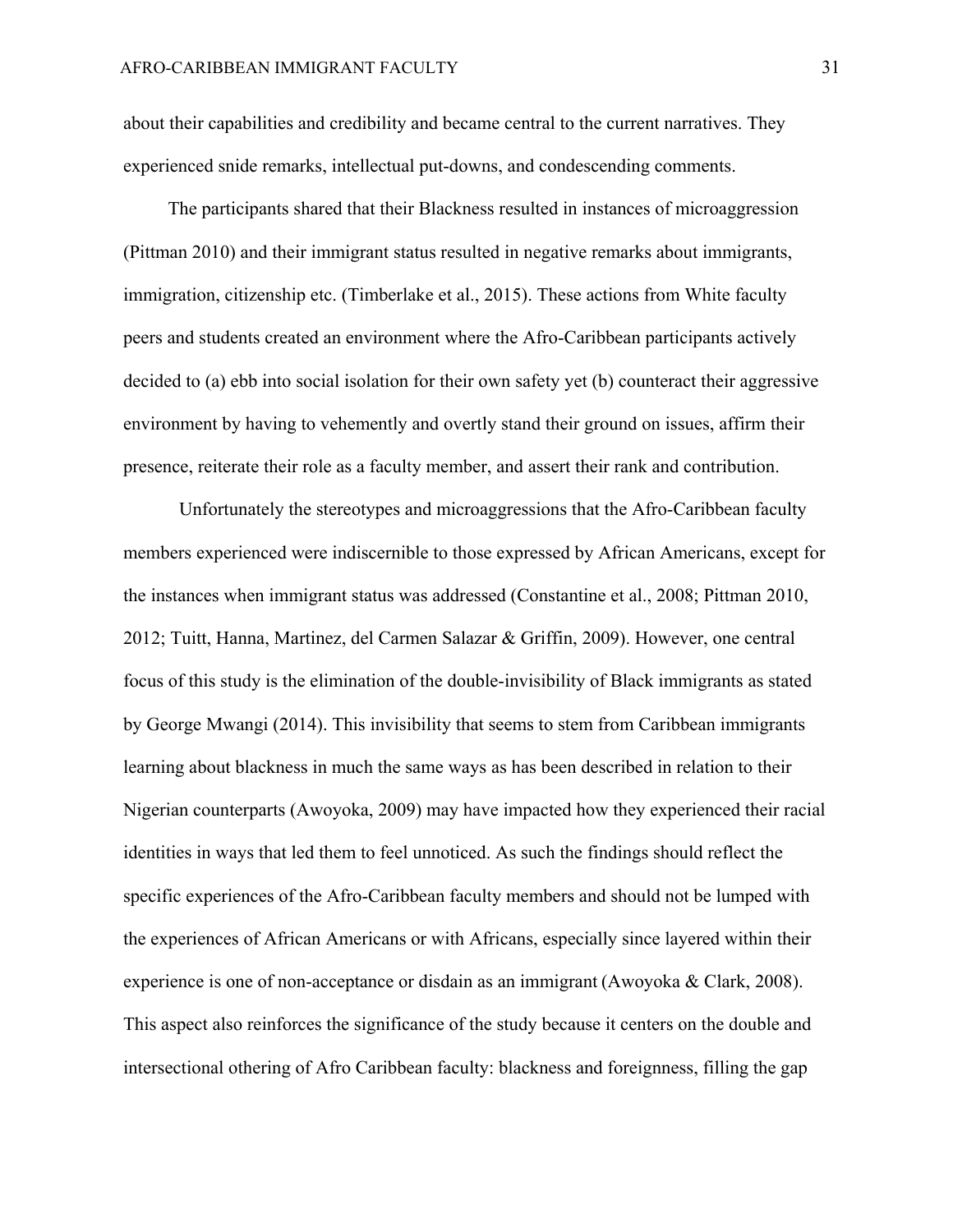for recent calls to disentangle the experiences of Black immigrants from that of their nativeborn U.S. counterparts (Awoyoka & Clark, 2008).

Inasmuch as the study attempts to highlight the double-invisibility (or doubleothering) of the Afro-Caribbean faculty member, it also offers the potential to create or strengthen common ground between Afro-Caribbean and African American faculty members. Contrary to suppositions that studies like this reinforce strife among black sub-groups, this study enables Afro-Caribbean and African-American faculty to (a) engage in more nuanced and varied discussions about their experiences at White institutions (b) work with each other to provide social and professional support (c) collaborate to develop solutions for issues that are pertinent to them (d) formulate a critical mass to leverage institutional policy and (e) provide outreach and support to other Blacks for example Africans, Afro-Canadians who may encounter similar situations. In many ways, this study can provide insight to Black faculty and staff associations on the diverse nature of their constituents, and may even foster a call for all non-African American Blacks at their institutions to become active members of the organization.

As demographics change in the United States, the Academy will have to confront the intractability of issues around hiring/accepting and retaining faculty and students of color. Initiatives and programs aimed at mitigating these issues cannot be catch-all measures but will need to be contoured to the sometimes differentiated needs and positionalities of various minority groups. Nonetheless, the data reveal that while the Afro-Caribbean individuals are doubly-othered, there are also experiences that are conjoined to those of African-Americans, a nuance teased out by research. This kind of research can be helpful to others who wish to disaggregate and analyze the experiences of groups often perceived as a monolith, for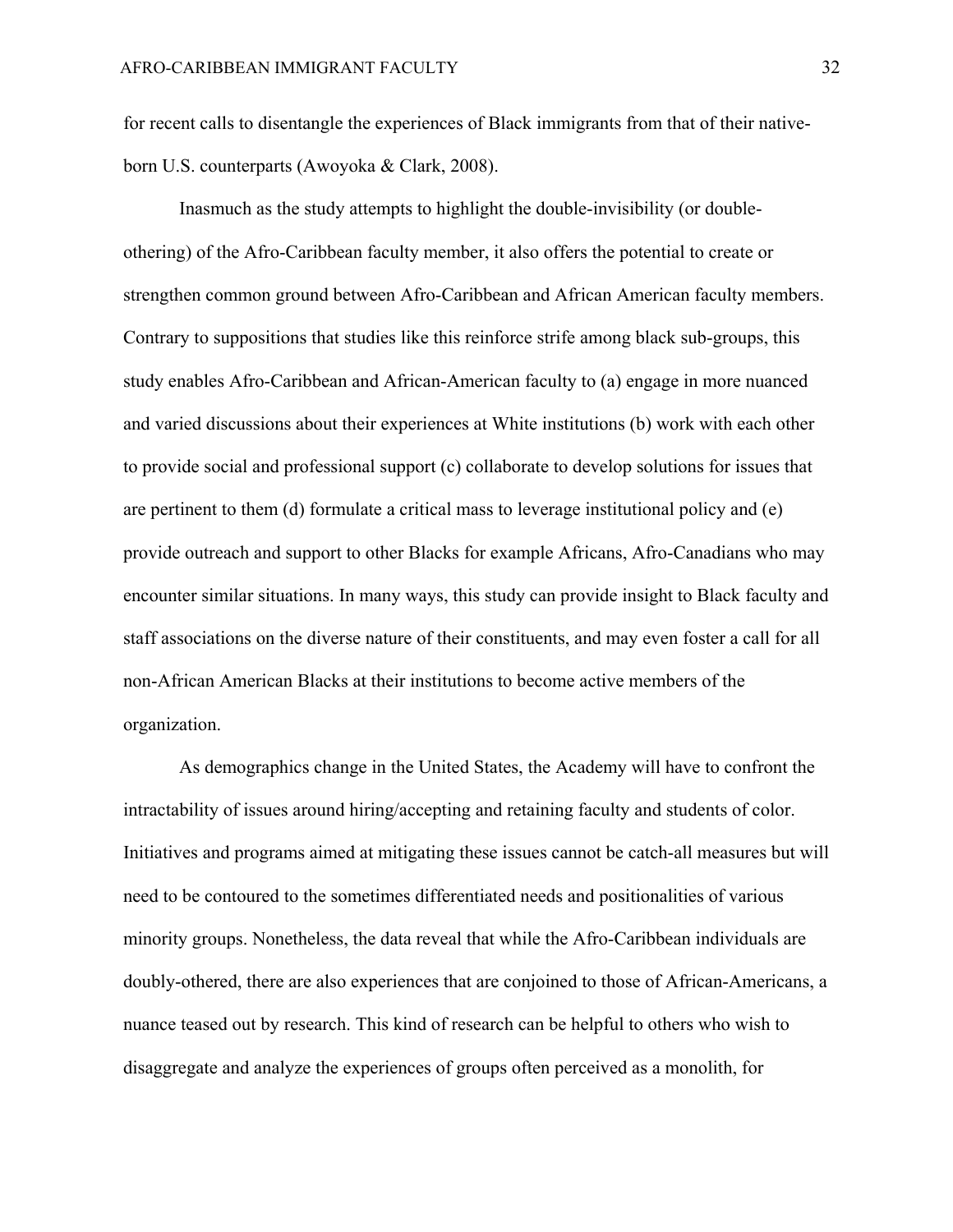example Asians. Afro-Caribbean people have been a part of the fabric of the United States for quite some time now, and have made many contributions to this society; more research on this understudied population can continue to unmask the double invisibility and double othering that they encounter, especially in a contemporary environment where there seem to be the simultaneous rising tides of diversity and xenophobia.

### **References**

- Awokoya, J.T.(2009). "I'm not enough of anything!": The racial and ethnic identity constructions and negotiations of one-point-five and second generation Nigerians.(Doctoral dissertation). Retrieved from http://drum.lib.umd.edu/handle/1903/9562
- Awokoya, J.T. & Clark, C. (2008). Demystifying cultural theories and practices: Locating black immigrant experiences in teacher education research. *Multicultural Education, 16*(2), 49-58.
- Allen, W.R., Epps, E.G., Guilloy, E.A., Suh, S.A., & Bonous-Hammarth, M. (2000). The Black academic: Faculty status among African-Americans in U.S. higher education. *The Journal of Negro Education*, *69*(1), 112-127.
- Anderson, E. (2015). The White Space. *Sociology of Race and Ethnicity, 1*(1), 10-21.
- Blumer, H. (1958). Race prejudice as a sense of group position. *The Pacific Sociological Review, 1*(1), 3-7, doi: 10.2307/1388607
- Bourke, B. (2014). Positionality: Reflecting on the research process. *The Qualitative Report, 19*(18), 1-9.

Brown, E. & Robinson, W. (2014, July 22). Wayne A.I. Frederick named 17th president of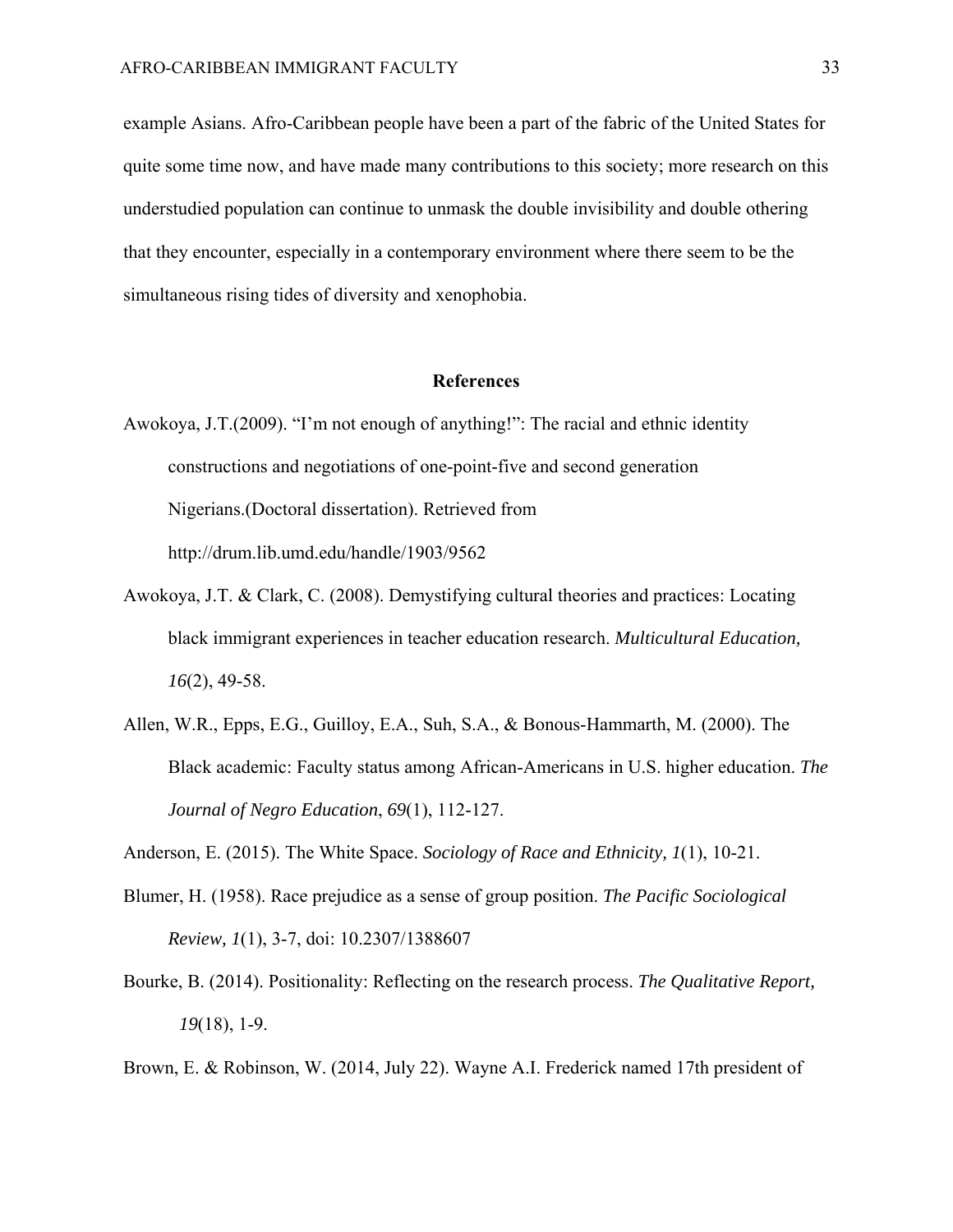Howard University. *The Washington Post.* Retrieved from https://www.washingtonpost.com/local/education/wayne-frederick-named-president-ofhoward-university/2014/07/22/8d399570-11a0-11e4-8936-26932bcfd6ed\_story.html

- Bryce-Laporte, R. S. (1972). Black immigrants: The experience of invisibility and inequality. *Journal of Black Studies, 4*(1) 29-56.
- Butterfield, S.P. (2004). Challenging American conceptions of race and ethnicity: Second generation West Indian immigrants. *International Journal of Sociology and Social Policy, 24*(7/8), 75 - 102
- Cartwright, B.Y., Washington, R.D., McConnell, L.R. (2009). Examining racial microaggressions in rehabilitations counselor education. *Rehabilitation Education 23*(2), 171-182.
- Chin, J. (2014). Not just another statistic: 'Asian American' not a monolithic term. *International Examiner.* Retrieved from http://www.iexaminer.org/2014/05/not-justanother-statistic-asian-american-not-a-monolithic-term/
- Constantine, M.G., Smith, L., Redington, R.M., Owens, D. (2008). Racial microaggressions against Black counseling and counseling psychology faculty: A central challenge in the multicultural counseling movement. *Journal of Counseling and Development*, *86*, 348- 355.
- Cross, W.E., Jr. (1991). *Shades of Black: Diversity in African American identity*. Philadelphia, PA: Temple University.
- Decuir, J., & Dixson, A. (2004). So when it comes out, they aren't that surprised that it is there: Using critical race theory as a tool of analysis of race and racism in education. *Educational Researcher, 33*, 26-31.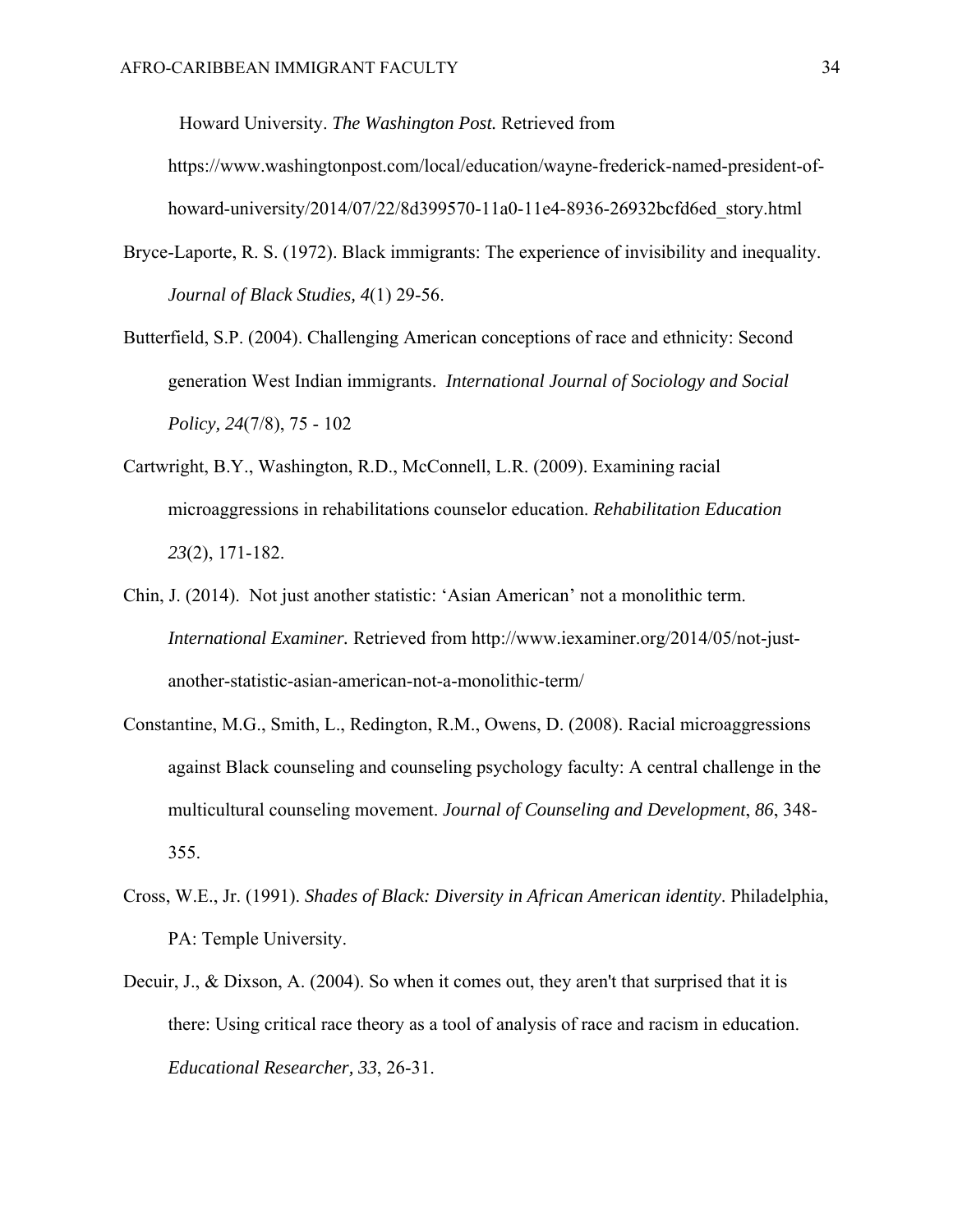- Delgado, R., & Stefancic, J. (2006). *Critical race theory: An introduction.* Retrieved from http://www.nyupress.org/19309chapt1.php
- Deuax, K., Bikmen, N., Gilkes, A., Ventuneac, A., Joseph, Y., Payne, Y. & Steele, C.M. (2007). Becoming American: Stereotype Threat effects in Afro-Caribbean immigrant groups. *Social Psychology Quarterly, 70*(4), 384–404.
- Erisman, W. & Looney, S. (2007). *Opening the door to the American Dream: Increasing higher education access and success for immigrants*. Washington, DC: Institute for Higher Education Policy. Retrieved from http://www.ihep.org/sites/default/files/ uploads/docs/pubs/openingthedoor.pdf
- Feliciano, C. (2009). Education and ethnic identity formation among children of Latin American and Caribbean immigrants. *Sociological Perspectives , 52* (2), 135-158.
- Faris, H. (2012, December 20). 5 fast facts about Black immigrants in the United States. *Center for American Progress.* Retrieved from https://www.americanprogress.org/ issues/immigration/news/2012/12/20/48571/5-fast-facts-about-black-immigrants-in-theunited-states/
- Flowers, N., Wilson, S.A., Gonzalez, E., & Banks, J. (2008). The study of faculty of color experiences at IUPUI. *Center for Urban and Multicultural Education (CUME)*, School of Education, Indiana University Purdue University Indianapolis.
- Foner, N. (2001). *Island in the city: West Indian migration to New York*. Berkley, CA: University of California Press
- Fraizer, K.N. (2011). Academic bullying: A barrier to tenure and promotion for African-American faculty. *Florida Journal of Educational Administration and Policy*, *5*(1), 1- 13.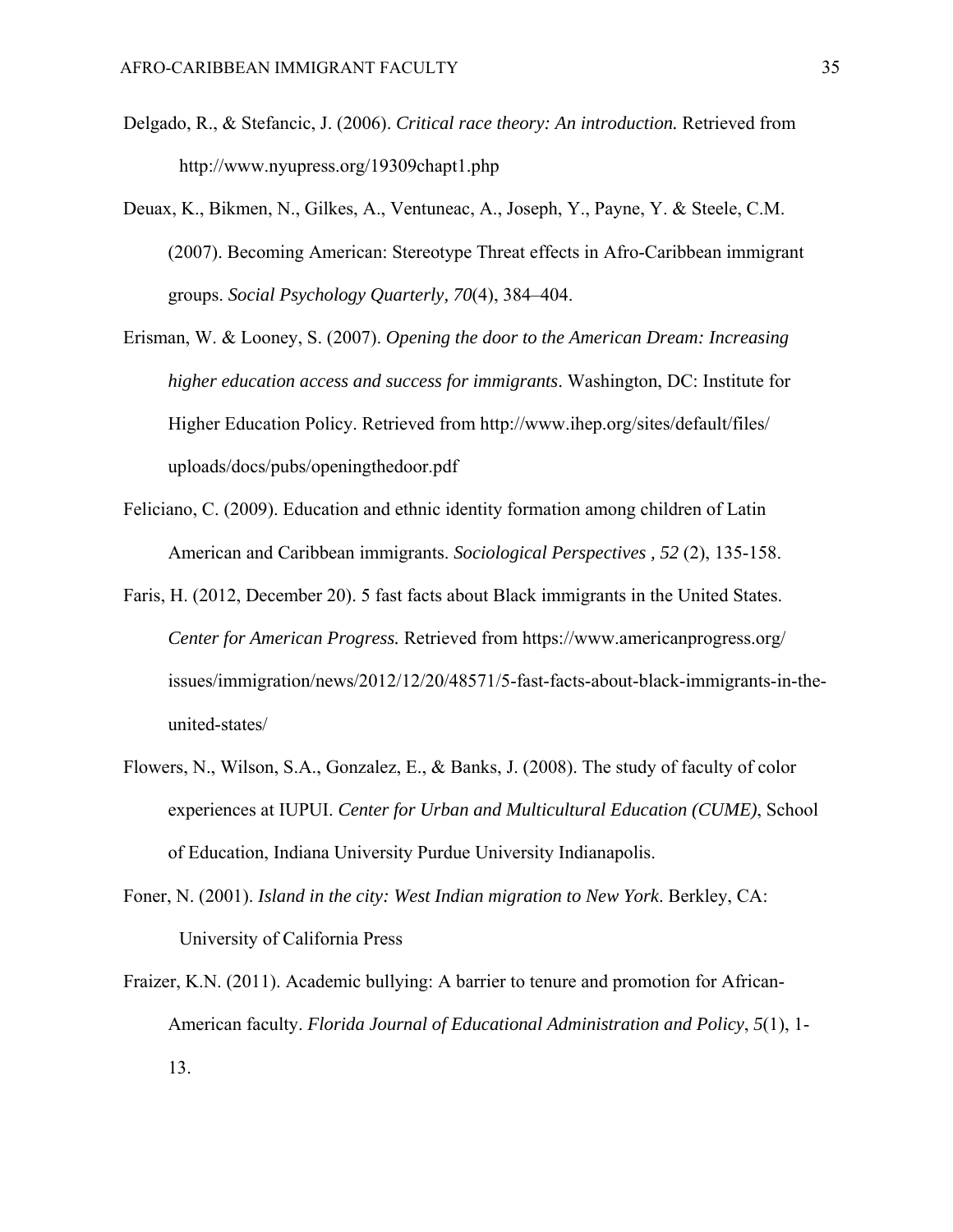- George Mwangi, C. A. (2014). Complicating Blackness: Black Immigrants & racial positioning in U.S. higher education. *Journal of Critical Thought and Praxis*, *3*(2), 1- 29.
- Gerstle, G. (2017). *American crucible: Race and nation in the twentieth century*. Princeton, NJ: Princeton University Press.
- Grasmuck, S. & Kim, J. (2010). Embracing and resisting ethnoracial boundaries: Secondgeneration immigrant and African-American students in a multicultural university. Sociological Forum, 25(2), 221-247. DOI: 10.1111/j.1573-7861.2010.01174.x
- Hainline, L., Gaines, M., Long Feather, C., Padilla, E. & Terry, E. (2010). Changing students, faculty, and institutions in the twenty-first century. *Peer Review, 12*(3). Retrieved from https://www.aacu.org/publications-research/periodicals/changingstudents-faculty-and-institutions-twenty-first-century
- Harushimana, I, & Awokoya, J. (2011). African-Born Immigrants in U.S. Schools: An Intercultural Perspective on Schooling and Diversity. *Journal of Praxis in Multicultural Education, 6*(1), 34-48.
	- Harvey, W.B. (1987). An ebony view of the Ivory Tower: Memories of a Black faculty member. *Change, 19*(3), 46-49.
	- Hine-St. Hilaire, D.E. (2006). Immigrant West Indian families and their struggles with racism in America. *Journal of Emotional Abuse, 6*(2), 47-60.
	- Johnson, V. S. (2016). When blackness stings: African and Afro-Caribbean immigrants, race, and racism in late twentieth-century America. *Journal of American Ethnic History, 3 6*(1), 31-62.
	- Johnson, B. & Christensen, L. (2012). *Educational research: Quantitative, qualitative and*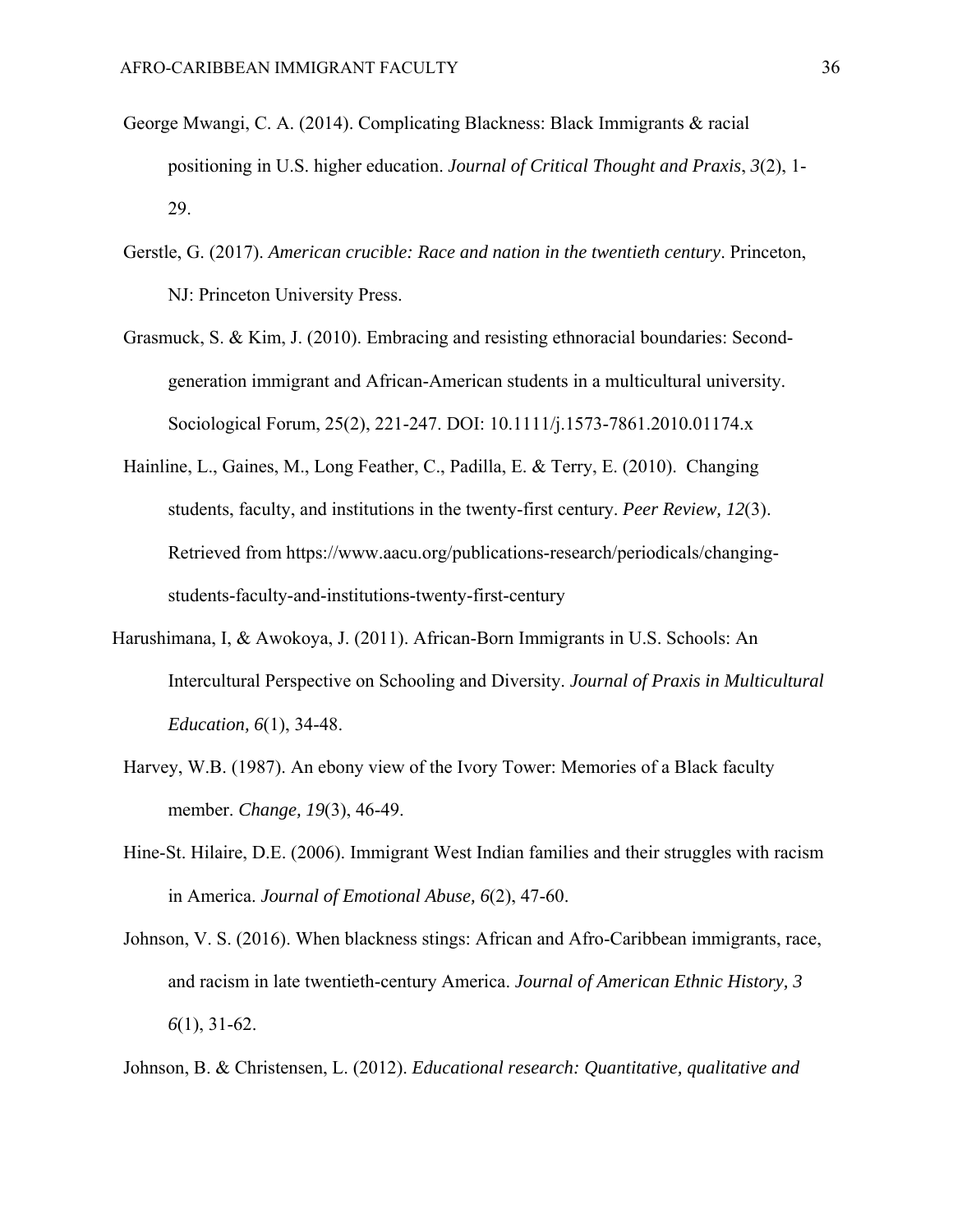*mixed approaches*. Thousand Oaks, CA: Sage Publications.

- Kent, M. M. (2007). Immigration and America's Black population. *Population Bulletin, 62*, 1–17.
- Lewis, A.E. (2003). Everyday race-making. *The American Behavioral Scientist, 47*(3), 283- 305.
- Lincoln, Y. S., & Guba, E. (1985). *Naturalistic inquiry.* Newbury Park, CA: Sage Publications.
- Loh, J. (2013). Inquiry into issues of trustworthiness and quality in narrative studies: A perspective. *The Qualitative Report, 18*(65), 1-15.
- Louis, D.A., Rawls, G., Jackson-Smith, D.A., Chambers, G.A., Phillips, L.L., & Louis, S.L.. (2016). Listening to our voices: Experiences of Black faculty at predominantly White research universities with microaggression. *Journal of Black Studies, 47*(3), 1-21.
- Mandulo, R. (1995). Journey to America began at Ellis Island. *Everybody's Caribbean American Magazine , 19*(6), 26-32.
- Martin, T. (1971). Race as a continuing function of Slavery, Colonialism and Capitalism in the West Indies-An overview. *Journal of Human Relations, 19*(3), 300-311.
- Martin, P. & Midgley, E. (2003). Immigration: shaping and reshaping America: immigrants in American society. *Population Bulletin, 58*(2), 1-45.
- Montalvo, E. J. (2013). The recruitment and retention of Hispanic undergraduate students in public universities in the United States, 2000-2006. *Journal of Hispanic Higher Education, 12*(3), 237-255. doi:10.1177/1538192712470692
- Nash, R. (2004). *Liberating scholarly writing: The power of personal narrative.* NY: Teachers College Press.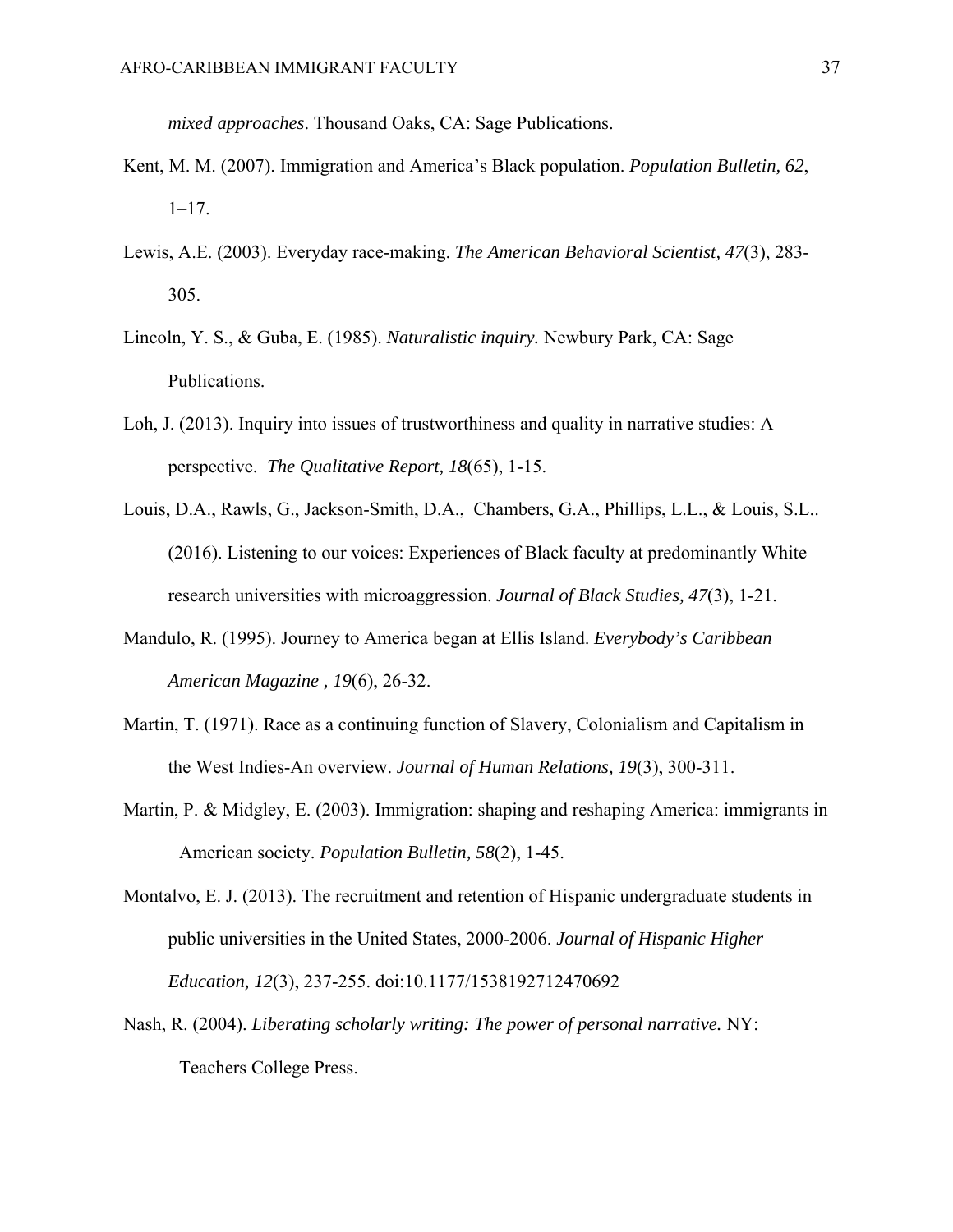- Nash, R. & LaSha Bradley, D. (2011). *Me-search and re-search: A guide for writing scholarly personal narrative manuscripts.* Charlotte, NC: Information Age Publishing.
- Padilla, A. M. (1994). Ethnic minority scholars, research, and mentoring: Current and future issues. *Educational Researcher, 23,* 24–2.

Patton, M. Q, (2014). *Qualitative research & evaluation methods.* Thousand Oaks, CA: Sage.

- Parker, L., & Villalpando, O.(2007). A race(cialized) perspective on education leadership: critical race theory in educational administration*. Educational Administration Quarterly, 43*(5), 519-524.
- Pérez Huber, L., & Solórzano, D. G. (2015). Racial microaggressions as a tool for critical race research. *Race Ethnicity and Education, 18*, 297-320.
- Pittman, C.T. (2010). Race and gender oppression in the classroom: The experiences of women faculty of color with White male students. *Teaching Sociology*, *38*(3), 183-196.
- Pittman, C.T. (2012). Racial microaggressions: The narratives of Black faculty at a predominately White institution. *The Journal of Negro Education*, *81*(1), 82-92.
- Reddick, R., & Sáenz, V. (2012). Coming home: Hermanos académicos reflect on past and present realities as professors at their alma mater. *Harvard Educational Review, 82*(3), 353-380.
- Rogers, R.R. (2004). Race-based coalitions among minority groups: Afro-Caribbean immigrants aAfrican-Americans in New York City. *Urban Affairs Review, 39*(3), 283- 317.
- Ruiz, P., Latortue, R., & Rosefort, N. (n.d.). *Resource guide for the education of New York State students from Caribbean countries where English is the medium of instruction.* Albany, NY: The State Education Department and the University of the State of New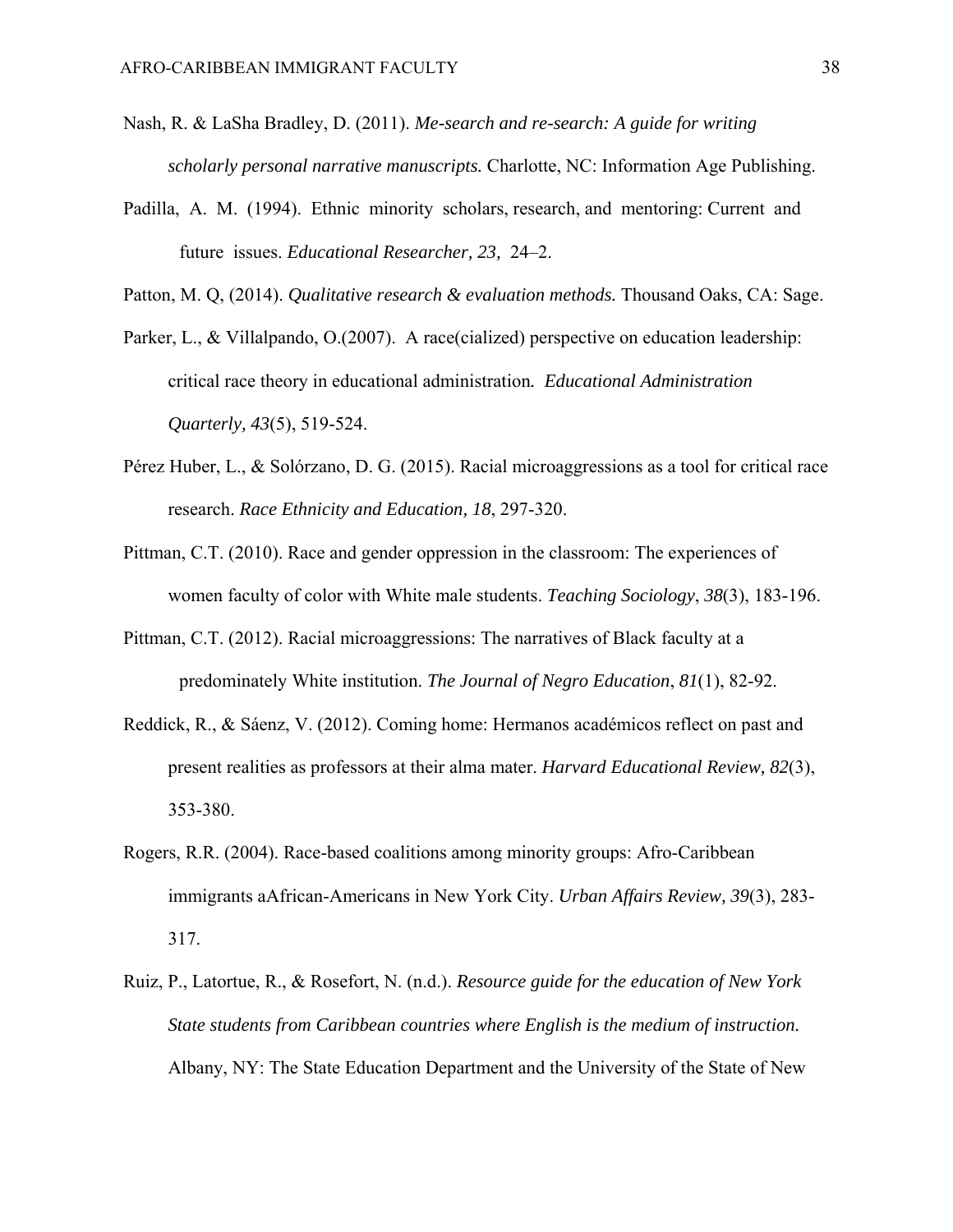York. Retrieved from

http://www.p12.nysed.gov/biling/docs/EngSpeakingCaribbStudents3-11.pdf

- Shaw, P.W.H. (2014). New treasures with the old: Addressing culture and gender imperialism in higher level theological education. *Evangelical Review of Theology, 38*(3), 265-279.
- Solórzano, D.G. (1998).Critical race theory, race and gender microaggressions, and the experience of Chicana and Chicano scholars. *International Journal of Qualitative Studies in Education, 11*(1), 121-136. doi: 10.1080/095183998236926
- Solórzano, D.G. & Yosso, T.J. (2002). Critical Race Methodology: Counter-Storytelling as an Analytical Framework for Education Research. *Qualitative Inquiry*. *8*(1), 23-44.
- Stanley, C.A. (2006). Coloring the academic landscape: Faculty of color breaking the silence in predominately White colleges and universities. *American Educational Research Journal*, *43*(4), 701-736.
- Timberlake, J.M., Howell, J., Bauman Grau, A. & Williams, R.H. (2015). Who "they" are matters: Immigrant stereotypes and assessment of the impact of immigration. *The Sociological Quarterly*, 56, 267-299. Doi: 10.1111/tsq.12076
- *Texas A& M University Office of Diversity*. (2016). Texas A&M University. Retrieved from http://diversity.tamu.edu/ What-is-Diversity/About-Us/Staff
- Tuitt, F., Hanna, M., Martinez, L.M., del Carmen Salazar, M., & Griffin, R. (2009). Teaching in the line of fire: Faculty of color in the academy. *Thought & Action*. Retrieved from http://www.nea.org/assets/docs/HE/TA09LineofFire.pdf
- U.S. Department of Education, National Center for Education Statistics. (2014). *The Condition of Education 2014* (NCES 2014-083),Washington, DC.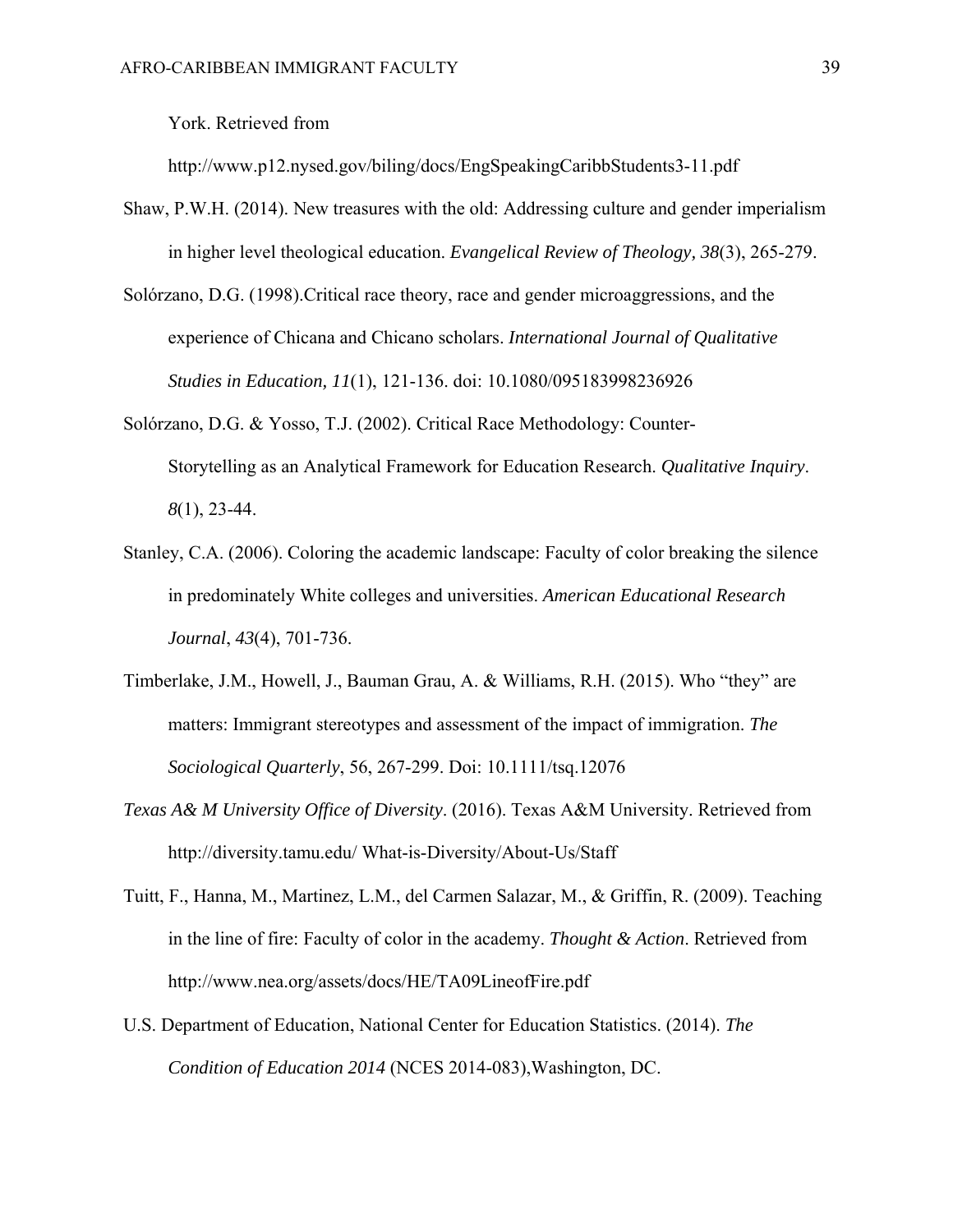Warner, O. (2012). Black in America too: Afro-Caribbean immigrants. *Social and Economic* 

*Studies, 61*(4), 69-103.

Waters, M. C. (1994). Ethnic and racial identities of second-generation Black immigrants in

New York City. *International Migration Review , 28*(4), 795-820.

Waters, M. C, Kasinitz, P. & Asad, A.L. (2014). Immigrants and African-Americanss. *Annual* 

*Review of Sociology* 40, 369-390, doi 10.1146/annurev-soc-071811-145449

### **Appendix A: Instrument Used for the Development of Narratives**

#### **Instructions**

The instrument consists of four sections comprising a total of eighteen items. Each section consists of questions about your experiences as an Afro-Caribbean faculty member at predominantly White institutions (PWIs). These questions are to be used as guides or prompts to your reflection towards the development of your narrative.

SPN is a constructivist research methodology, developed by Nash (2004), which recognizes the personal experience as an effective research approach. It is an alternative style of scholarly writing within qualitative inquiry and is developed in the narrative tradition. SPN uses the power of personal storytelling to harvest data, and to build comprehension and meaning in scholarly research. The narrative writers utilize the firstperson to explicate their own experiences. The writing is coupled with reflection of their experiences and encourages the expression of the meaning of the said experiences. (Louis, 2014, p. 236)

The majority of questions will be open-ended. You are asked to answer the questions fully with as much detail and description as possible. There is no word limit for any item and you are encouraged to utilize as much space as they need to express their thoughts and perceptions. Please type your responses directly below the questions.

#### **SECTION A: General Questions**

- 1. In general describe your experiences as a faculty of color at a PWI?
- 2. What are the most positive aspects of your experience as a faculty member?
- 3. What are your most negative aspects of your experience as a faculty member?

#### **SECTION B: Experiences with White faculty peers at your institution**

- 4. How would you describe your interaction with White faculty members?
- 5. What are the most positive aspects of your experience with White faculty members?
- 6. What are your most negative aspects of your experience with White faculty members?
- 7. Have you ever experienced microaggressions from White faculty members? Describe.